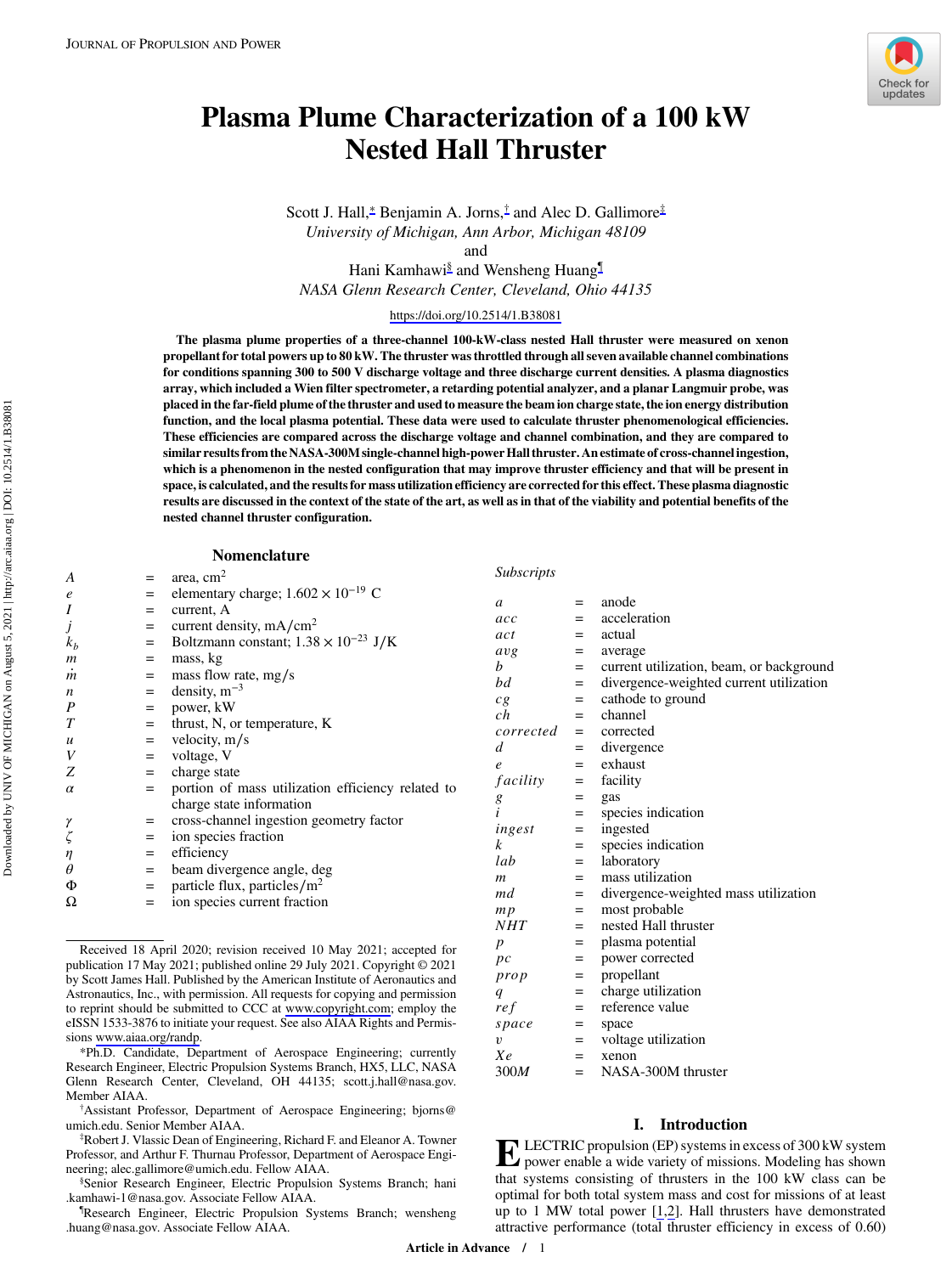<span id="page-1-0"></span>in the range of 1500–3000 s specific impulse [\[3\]](#page-12-0), which is an optimal range for many cargo and crew transport missions to locations such as the moon and Mars.

Using established scaling laws for Hall thrusters [\[4,5\]](#page-12-0), singlechannel thrusters begin to become challengingly large in diameter beyond the 50 kW class. An alternative geometry for Hall thrusters consists of nesting multiple discharge channels concentrically. Originally studied in two-channel 10 kW class thrusters [[6](#page-12-0),[7](#page-12-0)], the concept of the nested Hall thruster (NHT) has since been scaled to the 100 kW class in the three-channel thruster known as the X3.

The X3's three channels are able to operate separately or together in any combination to provide a total throttle range on the thruster of approximately 2 to 200 kW, spanning discharge voltages from 200 to 800 V. Early testing with the thruster operated it to low powers (up to 30 kW). These tests showed lower than expected performance [[2](#page-12-0)]. A series of checkouts and improvements to the thruster were made, and the thruster was recently tested up to 102 kW. The performance results (as measured by a thrust stand), as well as high-speed discharge behavior as measured with a high-speed camera, are presented by Hall in Ref. [\[8\]](#page-12-0). This paper presents the plasma plume characterization using a far-field array of plasma diagnostics. These measurements were taken for across nearly all of the performance characterization throttle table in Ref. [\[8\]](#page-12-0), but damage to the probe array at the highest-power conditions prevented us from collecting these plasma plume measurements for total discharge powers above 80 kW.

First, in Sec. II, we summarize the phenomenological efficiency analysis method as applied to Hall thrusters.We present a summary of the experimental apparatus and data analysis techniques used in this experiment in Sec. [III](#page-2-0). Results from the plasma diagnostics are presented in Sec. [IV,](#page-4-0) and a detailed discussion of these results is presented in Sec. [V.](#page-6-0) We finally present a study of the cross-channel ingestion unique to NHTs and the correction to our results necessary because of this effect in Sec. [VI](#page-9-0).

#### II. Hall Thruster Phenomenological Efficiency Analysis

Direct thrust measurements via a thrust stand can be used to calculate thruster efficiency and specific impulse (both anode and total quantities of each). Such results for the X3 characterization campaign are presented in Ref. [\[8\]](#page-12-0). However, by using an array of plasma diagnostics in the plume of the thruster, the thruster efficiency can be subdivided into relevant quantities related to physical processes occurring within the thruster discharge. These results can be used to understand specific loss mechanisms at work within the thruster.

A significant body of work exists exploring ways to perform such an analysis [[9](#page-12-0)–[13\]](#page-12-0). Dissecting thruster performance in this manner provides insight into how the plasma processes change with changes in thruster operating parameters such as the discharge voltage and propellant flow rate. This type of analysis can aid with targeted thruster design improvements, as was the case with the development of the plasma lens magnetic field topography [[11,14](#page-12-0)].

## A. Traditional Phenomenological Efficiency Analysis

A five-component phenomenological efficiency model is often used in Hall thruster performance analysis [\[12](#page-12-0)]. The five components of this model are charge utilization efficiency  $\eta_q$ , voltage utilization efficiency  $\eta_v$ , current utilization efficiency  $\eta_b$ , mass utilization efficiency  $\eta_m$ , and plume divergence utilization efficiency  $\eta_d$ . The product of these five efficiency components is the anode efficiency:

$$
\eta_a = \eta_q \eta_v \eta_b \eta_m \eta_d \tag{1}
$$

and each of the components is calculated as follows:

$$
\eta_q = \frac{\left(\sum (\Omega_i/\sqrt{Z_i})\right)^2}{\sum (\Omega_i/Z_i)} = \frac{\left(\sum (\Omega_i/\sqrt{Z_i})\right)^2}{\alpha_m} \tag{2}
$$

$$
\eta_v = \frac{V_{\text{acc}}}{V_d} \tag{3}
$$

$$
\eta_b = \frac{I_b}{I_d} \tag{4}
$$

$$
\eta_m = \frac{\dot{m}_b}{\dot{m}_a} = \alpha_m (m_{\text{X}e} I_b / \dot{m}_a e) \tag{5}
$$

$$
\eta_d = (\cos \theta)^2 \tag{6}
$$

where  $\Omega_i$  is the current fraction of the *i*th species,  $Z_i$  is the charge state of the *i*th species,  $\alpha_m$  is the portion of mass utilization efficiency related to the charge state information,  $V_{\text{acc}}$  is the acceleration voltage,  $V_d$  is the discharge voltage,  $I_b$  is the beam current,  $I_d$ is the discharge current,  $\dot{m}_b$  is the ion beam mass flow rate,  $m_{\text{Xe}}$  is the mass of xenon,  $e$  is the elementary charge, and  $\theta$  is the divergence angle of the beam.

These efficiency parameters are typically studied in the laboratory using an array of plasma diagnostics in the thruster plume [\[7,10,11,15](#page-12-0),[16\]](#page-12-0) that includes Langmuir probes, retarding potential analyzers, Wien filter spectrometers (also called ExB probes), and Faraday probes. More about these plasma diagnostics and the computations necessary to calculate the efficiency parameters is presented in the following.

#### B. Limited-Diagnostics Phenomenological Efficiency Model

Early Hall thruster phenomenological efficiency analysis work such as that by Hofer and Gallimore [\[11](#page-12-0)] did not include  $\eta_d$  as in Eq. (6). Instead, diagnostics were coupled with thrust-stand-based performance measurements, which provided anode efficiency  $\eta_a$ ; and the beam current  $I_b$  was solved for as the only unknown in the system. It was only later that  $\eta_d$  was explicitly added as a separate term.

The plasma diagnostic arm for the high-power X3 testing was limited to spatially static (nonmoving) probes; as such, we were unable to include a Faraday probe for ion beam current measurements. Faraday probes provide  $I_b$  and  $\theta$  measurements. To provide phenomenological efficiency analysis with this setup, we revert to a model more like that of Hofer's early work [\[11](#page-12-0)] but with the beam divergence explicitly called out (although not solved for).

If we substitute Eqs. (2–6) into Eq. (1) and rearrange for the two unknowns ( $I_b$  and  $\theta$ ), we find:

$$
I_b \cos \theta = \sqrt{\frac{\eta_a}{\eta_q \eta_v \alpha_m} \frac{I_d e \dot{m}_a}{m_{Xe}}} \tag{7}
$$

which can be solved for explicitly using probe diagnostic data and thruster telemetry information. Using  $I_b \cos \theta$ , the mass utilization efficiency  $\eta_m$  and current utilization efficiency  $\eta_b$  can be rewritten into what we call their divergence-weighted values:

$$
\eta_{md} = \left(\frac{m_{\text{X}e}I_b \cos \theta}{\dot{m}_a e}\right) \alpha_m \tag{8}
$$

and

$$
\eta_{bd} = \frac{I_b \cos \theta}{I_d} \tag{9}
$$

which are actually identical to those developed by Hofer and Galli-more in Ref. [\[11](#page-12-0)] but which explicitly note that the beam current  $I<sub>b</sub>$  is weighted by the beam divergence angle  $\theta$ . These modified efficiency values, which we call limited-diagnostic phenomenological efficiencies (LDPEs), will be calculated for the X3 using probe data collected during high-power testing.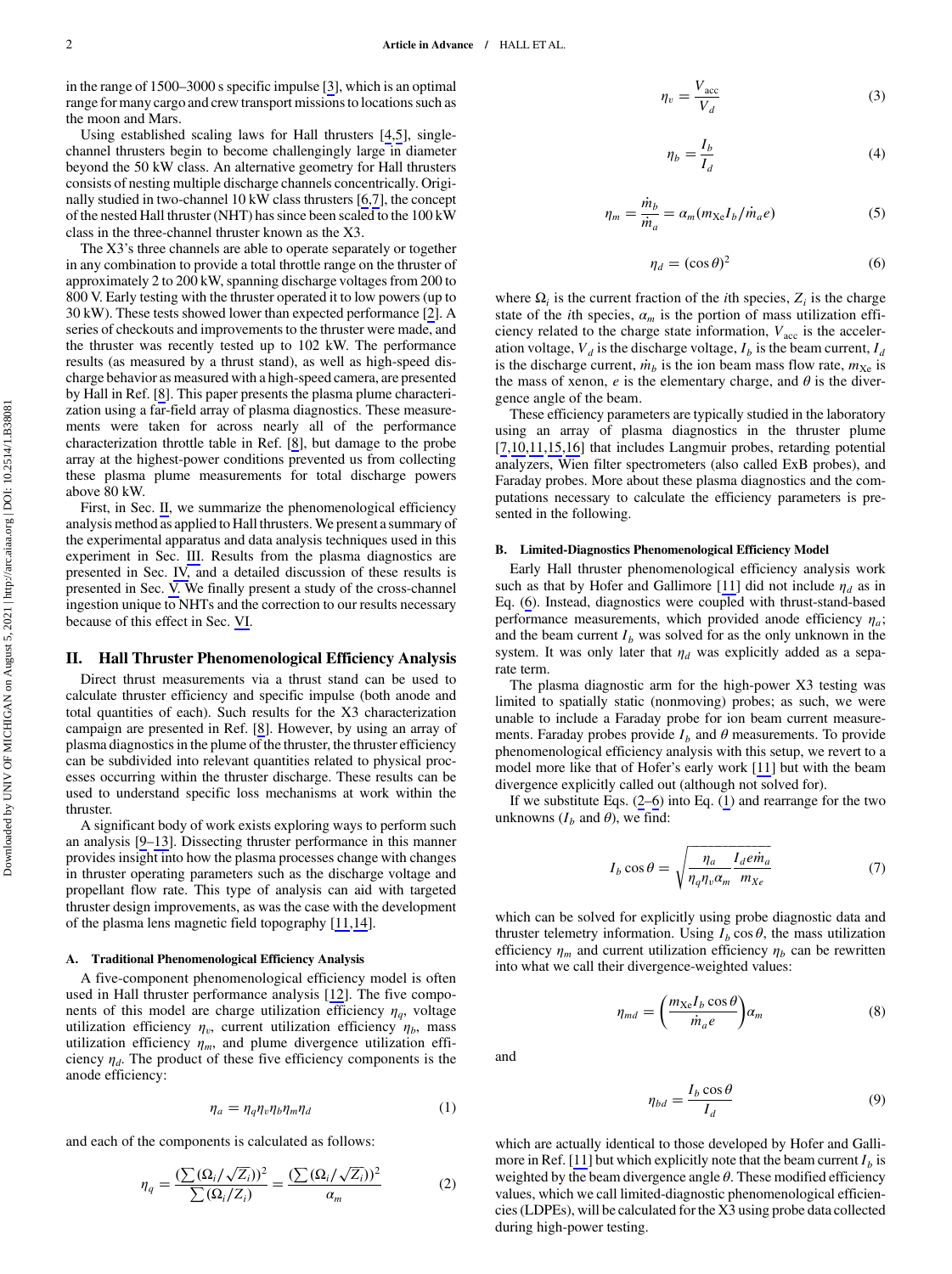<span id="page-2-0"></span>To close this set of equations, we will rely on the anode efficiency as calculated through direct thrust measurements. Further details of this calculation are provided by Hall et al. [\[8\]](#page-12-0).

# C. Calculation of LDPEs for NASA-300M Thruster

In this work, we compare the phenomenological efficiency analysis results of the X3 to those of the NASA-300M as reported by Huang et al. [\[17](#page-12-0)]. In that study, the NASA-300M plume was thoroughly interrogated using a full suite of plasma diagnostics, including a swept Faraday probe. This provided the researchers with information on the  $I_B \cos \theta$  term of the efficiency analysis, which was missing from the X3 analysis, and thus they were able to calculate all five utilization efficiencies separately. To make the comparison to the X3 data, we took the published data and calculated values for  $\eta_{md}$  and  $\eta_{bd}$  in the following manner:

$$
\eta_{md,300M} = \eta_{m,300M} \sqrt{\eta_{d,300M}} \tag{10}
$$

and

$$
\eta_{bd,300M} = \eta_{b,300M} \sqrt{\eta_{d,300M}} \tag{11}
$$

where  $\eta_{b,300M}$ ,  $\eta_{m,300M}$ , and  $\eta_{d,300M}$  are the current utilization, mass utilization, and divergence utilization reported for the NASA-300M. We then averaged these values for discharge voltage in a similar fashion as the X3 data.

## III. Experimental Apparatus and Data Analysis

We performed the characterization of the X3 in Vacuum Facility 5 (VF-5) at NASA Glenn Research Center. This section provides a description of the experimental apparatus and plasma diagnostics used. Further details of the thruster and experimental apparatus are provided in Refs. [\[2,8](#page-12-0)].

#### A. X3 NHT

The X3 is a three-channel NHT designed to be capable of operation from 2 to 200 kW discharge power across a throttling range of discharge voltages from 200 to 800 V and total discharge currents up to 250 A. Each of the three channels of the X3 can be operated separately or together, which provides the wide throttling range of the device through seven unique operating configurations. Throughout this paper, we refer to the operating configuration by using  $I$  for the innermost channel,  $M$  for the middle channel, and  $O$  for the outermost channel. Channel combinations are then described using letter combinations, e.g., IMO for the condition where all three channels

are operating simultaneously. Here, the thruster was operated on 99.9995% pure xenon propellant.

The X3 uses a single lanthanum hexaboride hollow cathode designed for operation in excess of 300 A. The cathode features unique external gas injectors that serve to reduce the energetic ion population in the near plume of the cathode [\[18](#page-12-0)]. As described by Goebel and Chu [\[19](#page-12-0)] and by Hall [\[20](#page-12-0)], the cathode flow is split between the cathode center and the external injectors. For the operation described here, the cathode was operated at a total cathode flow fraction (combined cathode center flow and injector flow) of 7% of the total anode flow rate across all operating channels. Elsewhere, lower cathode flow fractions were demonstrated with the X3 and this cathode; but, for the testing described here, a more conservative 7% fraction was selected as a better comparison to state of the art [\[20](#page-12-0)].

During this characterization, we operated the X3 through a throttle table spanning a 300–500 V discharge voltage and three discharge current densities. Normalized to the middle value, the three current densities were 0.63, 1.00, and 1.26. At each combination of discharge voltage and current density, all seven channel combinations (I, M, O,  $IM, IO, MO,$  and  $IMO$ ) were tested. All operating channels were held at the same discharge voltage and current density for any given test point. Altogether, the number of unique test conditions was 46: the same throttle table for which the performance and high-speed behavior of the thruster were reported on in Ref. [\[8\]](#page-12-0).

## B. Vacuum Facility and Test Equipment

A schematic of the experimental apparatus inside VF-5 is shown in Fig. 1. The facility is a 4.6-m-diameter 18.3-m-long cylindrical vacuum chamber that provides a xenon pumping speed of 700,000 l/s. The cryogenic vacuum pumps and facility walls are lined with graphite panels, which minimize backsputter during thruster operation. As depicted in the figure, the facility pressure was monitored using a hot-cathode ionization gauge mounted in the exit plane of the thruster, approximately 1.5 m from the thruster centerline, conforming to industry best practices [\[21\]](#page-12-0). The gauge was calibrated on xenon and corrected for orientation. Orientation-corrected background pressures while firing the thruster ranged from  $4.3 \times 10^{-6}$  to  $4.2 \times 10^{-5}$  torr, whereas facility base pressures were typically on the order of  $1 \times 10^{-7}$ torr. more detailed description of the apparatus used to operate the thruster and measure telemetry was provided in Refs. [[2,8\]](#page-12-0).

### C. Thrust Stand

We used an inverted-pendulum thrust stand designed specifically to accommodate the high thrust and large mass of the X3. This stand, which was designed to measure up to 8 N of thrust, operated in null mode and was calibrated in situ with a series of known masses. The stand had active inclination control and was water cooled to limit



Fig. 1 Schematic of the experimental apparatus for this characterization. Drawing is not to scale.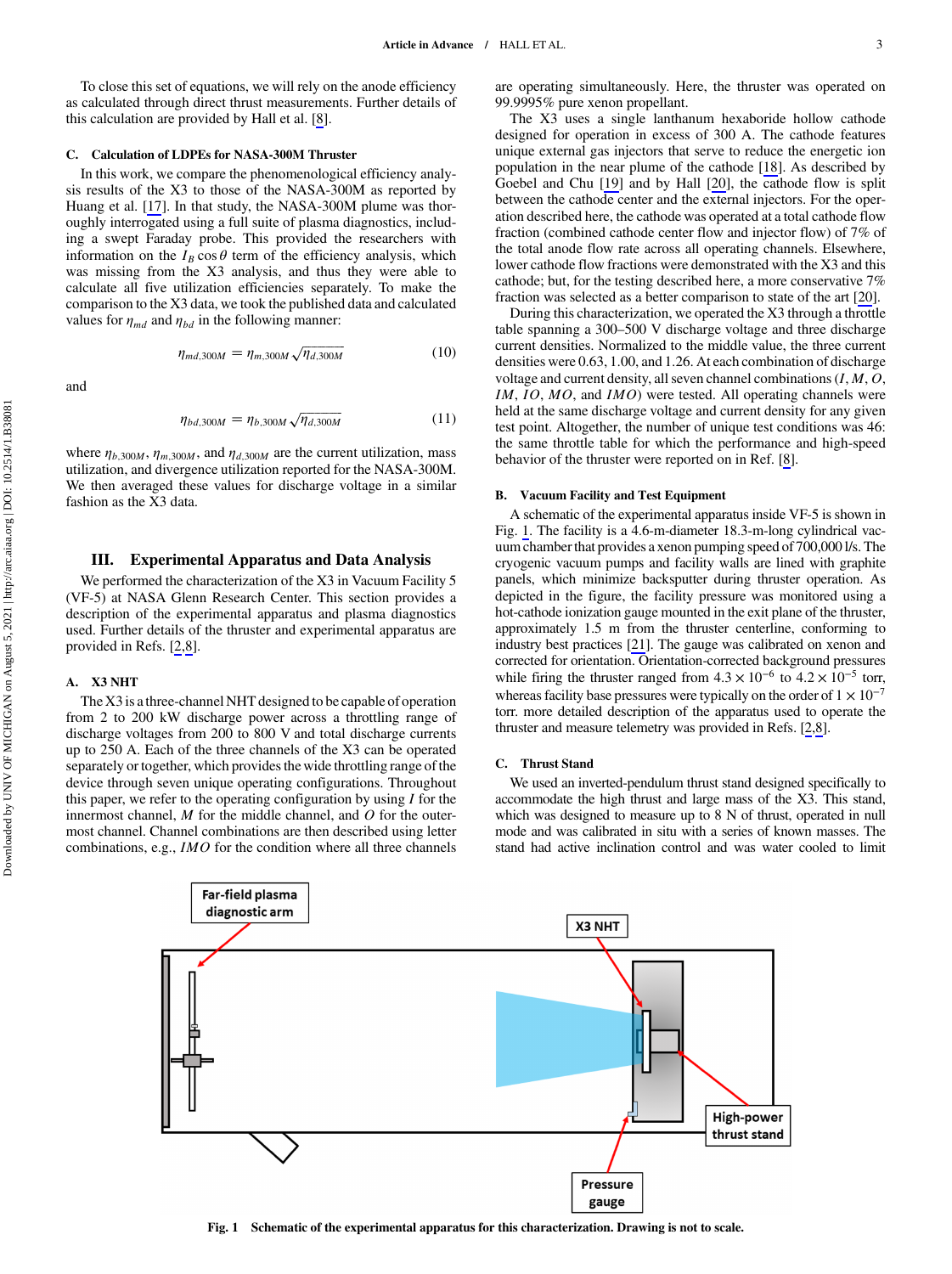thermal drift during thruster operation. Calibration and thrust calculation were performed following industry best practices [\[22](#page-12-0)–[24\]](#page-13-0). Statistical uncertainty of the thrust values was calculated to be approximately 2%, plus a constant offset of 14 mN uncertainty specifically due to the resolution of the inclination control.

# D. Plasma Plume Diagnostics

We used a stationary far-field plasma diagnostics package to evaluate basic plasma plume properties of the X3. The package was positioned 8.7 m from the exit plane of the thruster, near the graphite beam dump mounted to the chamber end cap of VF-5. In an effort to limit setup complexity and possible failure modes, the diagnostics package was fixed to the chamber floor instead of mounted to motion stages. In this following is a description of each of the probes and the data reduction techniques we used to process the results. These techniques generally follow those described by Huang et al. [[17\]](#page-12-0), as does the uncertainty analysis.

#### 1. Retarding Potential Analyzer

We used a retarding potential analyzer (RPA) to measure the ion energy distribution function of the plume ions. The RPA is a plasma diagnostic that uses a series of biased and swept grids to selectively collect ions of a certain energy [[25\]](#page-13-0). The RPA used in this experiment features four grids and a collector: a floating grid at the entrance, an electron repelling grid that was biased to 30 V below ground, an ion selector grid that was swept from 0 V to twice the thruster discharge voltage, and the secondary electron emission repression grid that was also biased to 30 V below ground. The RPA was located approximately on thruster centerline. We biased the ion selector grid with a commercially available source meter and measured the collected current with a commercially available picoammeter. The RPA had an opening of  $6.45 \text{ cm}^2$ ; but, in an effort to minimize the plasma entering the probe at higher-power conditions, this opening was reduced to 0.065 cm<sup>2</sup> using a GRAFOIL<sup>®</sup> shield. The acceptance angle of the RPA in this configuration was still large enough that the entire thruster was visible to the probe.

We performed data reduction of the RPA traces similar to what was described by Huang et al. [[17\]](#page-12-0). First, we smoothed the raw traces using the Savitzky–Golay method [[26\]](#page-13-0), and then we took a numerical derivative of the collected current  $I_c$  with respect to the ion selector grid bias  $V_b$ . The negative of this derivative ( $-dI_c/dV_b$ ) is proportional to the ion energy distribution function if one can assume a single ion species [[25\]](#page-13-0). For calculation of the thruster voltage utilization efficiency, the RPA is used to calculate the ion energy per charge. Following Huang et al. [[17](#page-12-0)], an average voltage  $V_{\text{avg}}$  was used in place of the traditional most probable voltage  $V_{mp}$ as a representation of ion energy per charge that is more robust against noise.

The bias applied to the ion selection grid in the RPA was with respect to the ground. However, the voltage through which ions are accelerated out of the thruster is with respect to the far-field plasma potential. Thus, the  $V_{\text{avg}}$  value was corrected by

$$
V_{\text{acc}} = V_{\text{avg}} - V_p \tag{12}
$$

where, as before,  $V_{\text{acc}}$  is the acceleration voltage and  $V_p$  is the plasma potential, which was measured using the Langmuir probe described in the following. We then used acceleration voltage  $V_{\text{acc}}$  to calculate voltage utilization efficiency as defined in Eq. ([3](#page-1-0)).

We found an average uncertainty on  $V_{\text{avg}}$  of  $\pm 1.04$  V for our analysis technique. The maximum uncertainty, for a particularly noisy trace, was  $\pm 5.2$  V; and the minimum was  $\pm 0.4$  V. An average uncertainty of  $\pm 1.04$  V corresponds to an average uncertainty from the RPA contribution in  $\eta_v$  of  $\pm 0.003$  at a 300 V discharge voltage and  $\pm 0.002$  at 500 V. These uncertainties combine with those from the Langmuir probe analysis to provide the full uncertainty of  $\eta_v$ .

#### 2. Langmuir Probe

We used a Langmuir probe (LP) [\[27](#page-13-0)] to measure the plasma potential near the RPA, and thus corrected the RPA measurements.

The LP was a circular planar probe featuring an 18-mm-diameter molybdenum collector area, which was positioned perpendicular to the beam direction. The LP was swept at 10 Hz from −20 V to  $+20$  V relative to facility ground in a triangle wave using a function generator driving a bipolar power supply.

We performed data reduction using the traditional collisionless thin-sheath LP theory [[27\]](#page-13-0). Typical plasma densities of  $10^{14}$  m<sup>-3</sup> and electron temperatures of 1–2 eV provided Debye lengths of less than 1 mm and mean free paths on the order of meters, justifying this approach. The analysis was concerned chiefly with the plasma potential for RPA correction, although the floating potential and electron temperature were calculated from the traces as well. Due to the binning process in the LP data analysis method, the uncertainty in  $V_p$  was  $\pm 0.5$  V at all conditions. This uncertainty contributed an additional  $\pm 0.002$  at a 300 V discharge voltage and  $\pm 0.001$  at 500 V to the uncertainty of  $\eta_v$ . This brings the total to  $\pm 0.015$  at 300 V and  $\pm 0.013$  at 500 V.

## 3. Wien Filter Spectrometer

A Wien filter spectrometer (WFS) or ExB probe was used to characterize the species fractions of the first four charge states of xenon in the thruster plume. The WFS features a fixed magnetic field provided by permanent magnets crossed with a variable electric field provided by bias plates. By sweeping the voltage applied to the bias plates, ions can be collected or rejected based on their charge state. We aligned the WFS with the middle channel of the X3.

WFS data were reduced using a technique similar to that described by Huang et al. [\[17](#page-12-0)].We fit a curve to each of the four detectable peaks in the current versus bias voltage trace (corresponding to singlycharged xenon (Xe<sup>+</sup>), doubly-charged xenon (Xe<sup>2+</sup>), triply-charged xenon  $(Xe^{3+})$ , and quadruply-charged xenon  $(Xe^{4+})$ , respectively) and used those curve fits to calculate current and species fractions for each ion charge state. The X3 WFS traces often (but not always) showed significant peak overlap similar to what Huang et al. found with the NASA-300 MS thruster. That study found that a skewnormal distribution provided the best fits and most consistent results for both conditions with and without strong peak overlap; because of this, we selected it for the X3 data analysis. The skew-normal distribution is a Gaussian fit with an additional fit parameter controlling skewness.

The current fraction was calculated by

$$
\Omega_i = \frac{I_i}{\sum_k I_k} = \frac{n_i Z_i^{3/2}}{\sum_k n_k Z_k^{3/2}}
$$
(13)

where  $\Omega_i$  is the current fraction for species i, I is the current for a given species (calculated from the area under the curve fit for the peak of that species),  $n$  is the density of a given species,  $Z$  is the charge of a given species, and the sums over  $k$  are summed over the total number of species present (always equal to four here). Similarly, the species fraction was calculated as

$$
\zeta_i = \frac{n_i}{\sum_k n_k} = \frac{\Omega_i / Z_i^{3/2}}{\sum_k \Omega_k / Z_k^{3/2}}
$$
(14)

where  $\zeta_i$  is the species fraction of species *i*.

The spectra from the WFS are significantly influenced by charge exchange (CEX) collisions [\[28](#page-13-0)] between facility background neutral particles and the beam ions. We used the correction techniques detailed by Shastry et al. [\[13](#page-12-0)] to account for these effects. To minimize facility effects in the plume spectra, Shastry et al. recommended maintaining a " $pz$ " factor of less than two, where  $p$  is the facility pressure in units of  $10^{-5}$  torr and z is the distance from the thruster exit to the WFS entrance in units of meters. For chamber pressures on the order of  $10-20 \mu$ torr, the recommended probe distance from the thruster is 1–2 m. High-power operation of the X3 came with high propellant flow rates, and thus elevated chamber pressures. The chamber pressure in VF-5 during operation ranged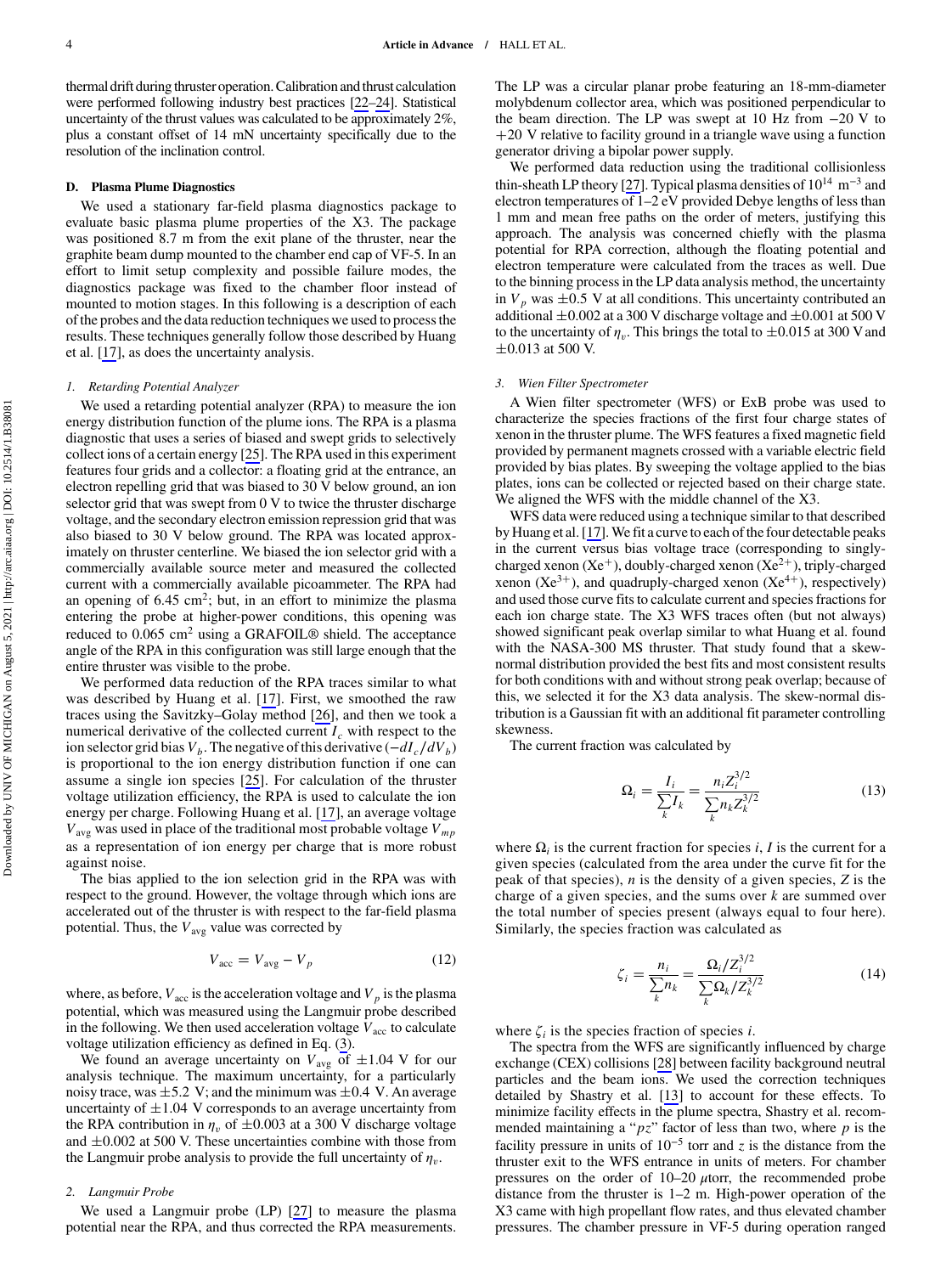<span id="page-4-0"></span>from 5 to 50  $\mu$ torr, producing a recommended WFS distance from the thruster on the order of 0.5–2 m. However, this range is in the near field of the 80-cm-diameter X3, and there were significant probe heating concerns, especially at high-power operation. WFS probes are especially prone to temperature issues due to their permanent magnets, which can lose their magnetic properties at temperatures above their Curie temperature. The geometry of the test setup inside VF-5 was such that the probe could not be removed from the plume when not in use. Thus, the WFS was placed with the other far-field diagnostics 8.7 m from the exit plane of the X3. Due to the fartherthan-recommended distance between the X3 and the WFS, we elected to deploy Shastry et al.'s full correction model in lieu of the simplified model used in other experiments [[17\]](#page-12-0).

Uncertainty in the WFS results is mostly due to the uncertainty in the pressure reading used for CEX correction. Huang et al. estimates this to be approximately  $\pm 15\%$  for the pressure gauges in VF-5 when conductance losses and uncompensated temperature effects are taken into account [[17\]](#page-12-0). A  $\pm 15\%$  variation in the facility background pressure measurement results in average uncertainties of the current fractions of  $\pm 0.043$ ,  $\pm 0.037$ , and  $\pm 0.005$  for Xe<sup>+</sup>, Xe<sup>2+</sup>, and Xe<sup>3+</sup>, respectively. These, in turn, correspond to an average uncertainty in  $\eta_a$  of 0.004.

#### IV. Results

The far-field plasma diagnostics described earlier in this paper were used to calculate the four LDPEs in Eqs. ([2](#page-1-0)), ([3](#page-1-0)), ([8](#page-1-0)), and ([9](#page-1-0)). These efficiencies provide insight into the overall efficiency of the thruster via the plasma processes at work within the discharge. For the X3, these quantities can also be used to further study the way the various channel combinations of the thruster differ (or not) in operation. We present these results in the following: first, as a function of discharge power; next, averaged together for each discharge voltage tested; and finally, as functions of channel combination.

#### A. Variation with Discharge Power

To study the overall trends of the four LDPEs, we present each as a function of thruster discharge power. First, the anode efficiency is presented in Fig. 2. Recall that in this experiment, anode efficiency was only calculated using thrust measurements. We find that anode efficiency for all but a single test condition ranges from 0.62 to  $0.72$  ( $\pm 0.03$ , illustrated with one example error bar in the plot for clarity), and that there is no clear trend present with increasing discharge power.

Next, the four LDPE components of anode efficiency are plotted in Fig. [3](#page-5-0). Here, error bars represent the measurement uncertainty. Error bars for charge utilization efficiency are smaller than the markers.



Fig. 2 Anode efficiency as a function of discharge power. A single example error bar is shown.

Charge utilization efficiency ranged from 0.97 to 0.99 ( $\pm$ 0.005) for all conditions, without a strong trend with increasing discharge power. Voltage utilization efficiency ranged between 0.89 and 0.98  $(\pm 0.01)$  for all conditions, with all but five 300 V operating conditions above 0.93, and again with no clear trend with discharge power. Divergence-weighted mass utilization efficiency ranged from 0.84 to 1.00 ( $\pm$ 0.11). Here, a trend of increasing  $\eta_{md}$  with discharge power is observed, however, because of the large uncertainty in this measurement, this trend falls within the measurement uncertainty. Finally, the divergence-weighted current utilization ranged from 0.72 to 0.84 ( $\pm$ 0.11), which again was within the uncertainty of the measurement. Here, a trend of decreasing  $\eta_{bd}$  is seen with increasing discharge power.

## B. Average Variation with Discharge Voltage

Next, we study the trends with discharge voltage. To do so, we average all test points together across all channel combinations for a given discharge voltage. This averaging will obscure trends across channel combinations operating at similar conditions, but these trends will be studied separately in Sec. IV.C below.

Figure [4](#page-5-0) presents these averaged values versus discharge voltage. Here, error bars represent the standard deviation of the averaged data, which for all cases was smaller than the statistical uncertainty (which was omitted for clarity). Once again, error bars on  $\eta_q$  are smaller than the markers. As can be seen, the anode efficiency increases with increasing discharge voltage. The utilization efficiency with the lowest magnitude is  $\eta_{bd}$ , which matches results seen with other thrusters [\[11](#page-12-0)]; and it trends upward with increasing discharge voltage, contributing to the increase in anode efficiency. Average divergenceweighted mass utilization efficiency, voltage utilization efficiency, and charge utilization efficiency are all greater than 0.90 for all conditions. Voltage utilization efficiency increases with increasing discharge voltage: an expected result because the loss voltage in a Hall thruster is typically invariant with discharge voltage, and thus represents a smaller percentage at higher values of  $V<sub>d</sub>$ . Charge utilization efficiency decreases slightly with increasing  $V<sub>d</sub>$ , indicating an increase in the population of multiply charged ions at higher discharge voltages. This is a trend seen with the NASA-400M [[29\]](#page-13-0) and the NASA-173M [\[11\]](#page-12-0) thrusters. Finally,  $\eta_{md}$  decreases with increasing discharge voltage; but, overall, the increase in  $\eta_v$  and  $\eta_{bd}$  is greater than this decrease and anode efficiency still increases with  $V_d$ .

## C. Comparison of Channel Combinations

Finally, we analyze how the various channel combinations of the X3 operate with respect to each other. The previous sections demonstrated that, on average, the X3 is producing the expected trends and magnitudes of the various utilization efficiencies. However, it is still possible that there are differences between channels that on average cancel out to produce the results seen earlier in this paper. For instance, a certain channel could be operating more efficiently than average and another less efficiently, such that the average value appears nominal.

Here, for each channel combination, we averaged the results of a given LDPE for all 400 V discharge voltage operations. First, Fig. [5](#page-5-0) presents the average anode efficiency for the 400 Voperation for each of the seven channel combinations. As can be seen,  $\eta_a$  for each channel combination is the same to within the uncertainty of the measurements, and there do not appear to be any systematic trends. The similarity in  $\eta_a$  across channel conditions suggests that the various utilization efficiencies will be similar as well. To investigate this further, we next present each of the utilization efficiencies in turn.

First, Fig. [6a](#page-6-0) shows the variation of  $n_q$  between channel combinations. The data indicate small variations between combinations, although the previous sections have demonstrated that, in general,  $\eta_a$  varies little across conditions. Next, we turn to voltage utilization efficiency, as plotted in Fig. [6b](#page-6-0). We find that  $\eta_v$  varies approximately 0.03 between conditions. The  $O$ ,  $MO$ , and  $IMO$  configurations appear to produce slightly lower  $\eta_v$  than the other conditions. Figure [6c](#page-6-0) presents the divergence-weighted mass utilization as a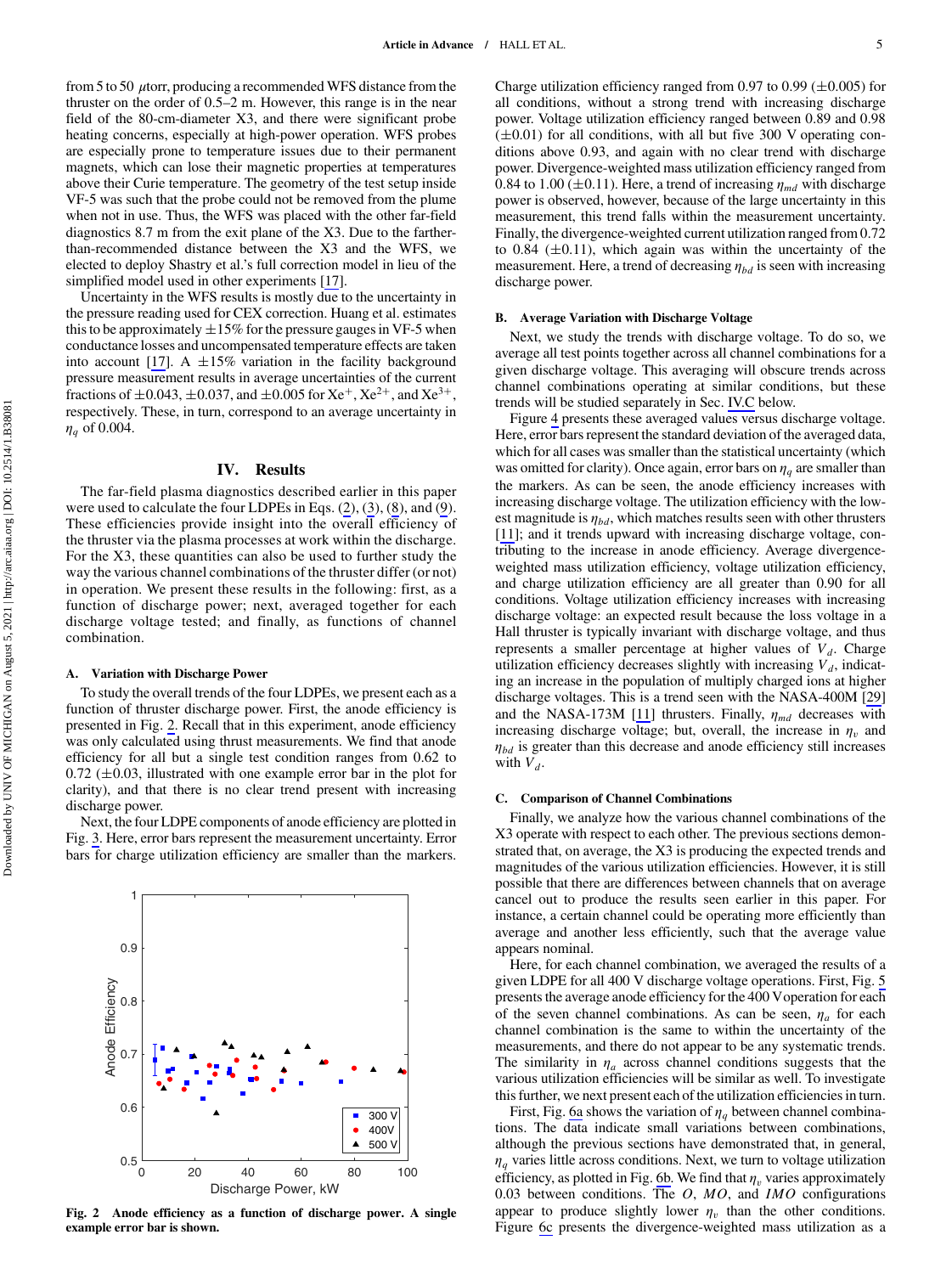<span id="page-5-0"></span>



Fig. 4 The average utilization efficiencies versus discharge voltage for the X3.

function of channel combination. Here, a difference among the combinations is immediately apparent, although it is within the uncertainty of the values. It appears that the single-channel conditions (in particular, the I and M conditions) operate at values of  $\eta_{md}$ nearly 0.10 lower than the multichannel conditions. This is a striking



Fig. 5 Anode efficiency plotted as a function of channel combination for 400 V operation.

result when considering the parity in  $\eta_a$  between conditions and in all average utilization efficiencies between the X3 and the NASA-300M. The clustering of the conditions is particularly stark: the I and M conditions are within 0.006 of each other; and the IM, IO, MO, and IMO conditions are within 0.03 of each other. Yet, the two groups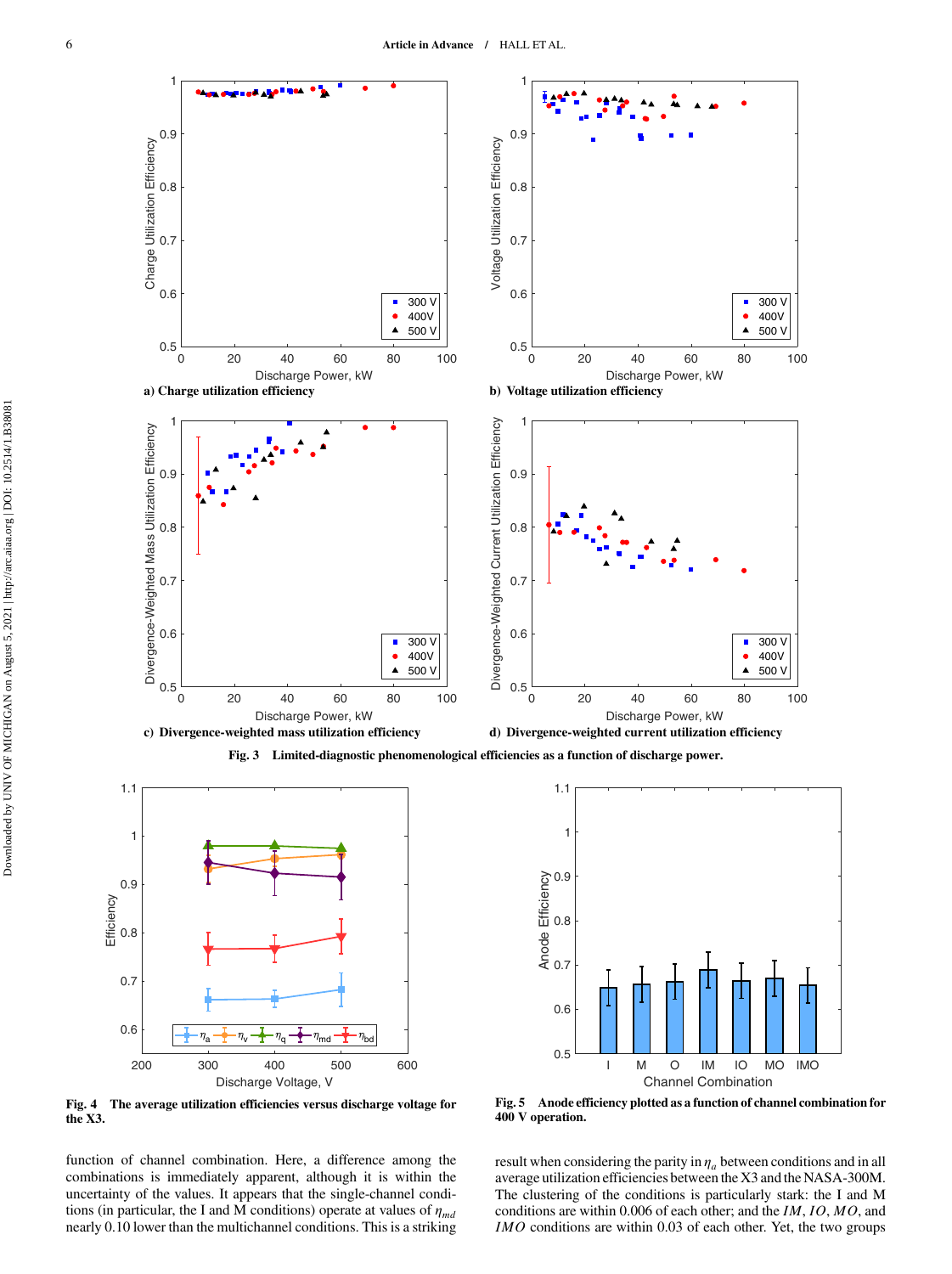<span id="page-6-0"></span>

Fig. 6 Limited-diagnostic phenomenological efficiencies as a function of channel combination for 400 V operation of the X3 NHT.

differ on average by more than 0.08. Only the O condition falls between the two clusters. Finally, the divergence-weighted current utilization efficiency is presented in Fig. 6d. We find that the values are nearly identical at 0.79 for the I and M cases before dropping across the remaining configurations to 0.73 for the IMO condition.

## V. Discussion

# A. Comparison with State of the Art

We can assess the performance of the X3 by comparing its LDPE results to those of comparable state-of-the art thrusters. Here, we compare the X3's LDPE values and trends to those of the NASA-300M: a high-power nonmagnetically shielded Hall thruster, which was subject to a detailed plasma plume study.

First, we present anode efficiency, which indicates how the thrusters are performing relative to each other. As can be seen in Fig. 7, the anode efficiencies derived from thrust measurements for both thrusters track closely together with increasing discharge voltage. The X3 performed approximately 0.01 higher at 300 and 500 V, whereas the NASA-300M performed approximately 0.02 higher at 400 V. For both thrusters, anode efficiency increased for increasing discharge voltage. Also plotted in Fig. 7 are the probe-derived anode efficiencies for the NASA-300M. As can be seen, these values generally show the same trend and slope with discharge voltage but are on average 0.03 higher than the thrust-derived values.

Within the uncertainty of the X3 measurements  $(\pm 0.03)$ , the thrust-derived anode efficiency values for both thrusters are the same. This can be taken as a confirmation that the X3 is operating as designed. Based on the scaling laws developed by Manzella in



Fig. 7 Average anode efficiency as a function of discharge voltage for the X3 and the NASA-300M. Error bars on the X3 data reflect the standard deviation of the averaged points.

Ref. [\[4\]](#page-12-0), we subsequently expect that the various utilization efficiencies should also match between the thrusters because those scaling techniques are intended to ensure that the plasma (and thus its internal processes) is kept similar as power is increased. Because the anode efficiency values are very similar, any deviations in the various utilization efficiencies will have to cancel out.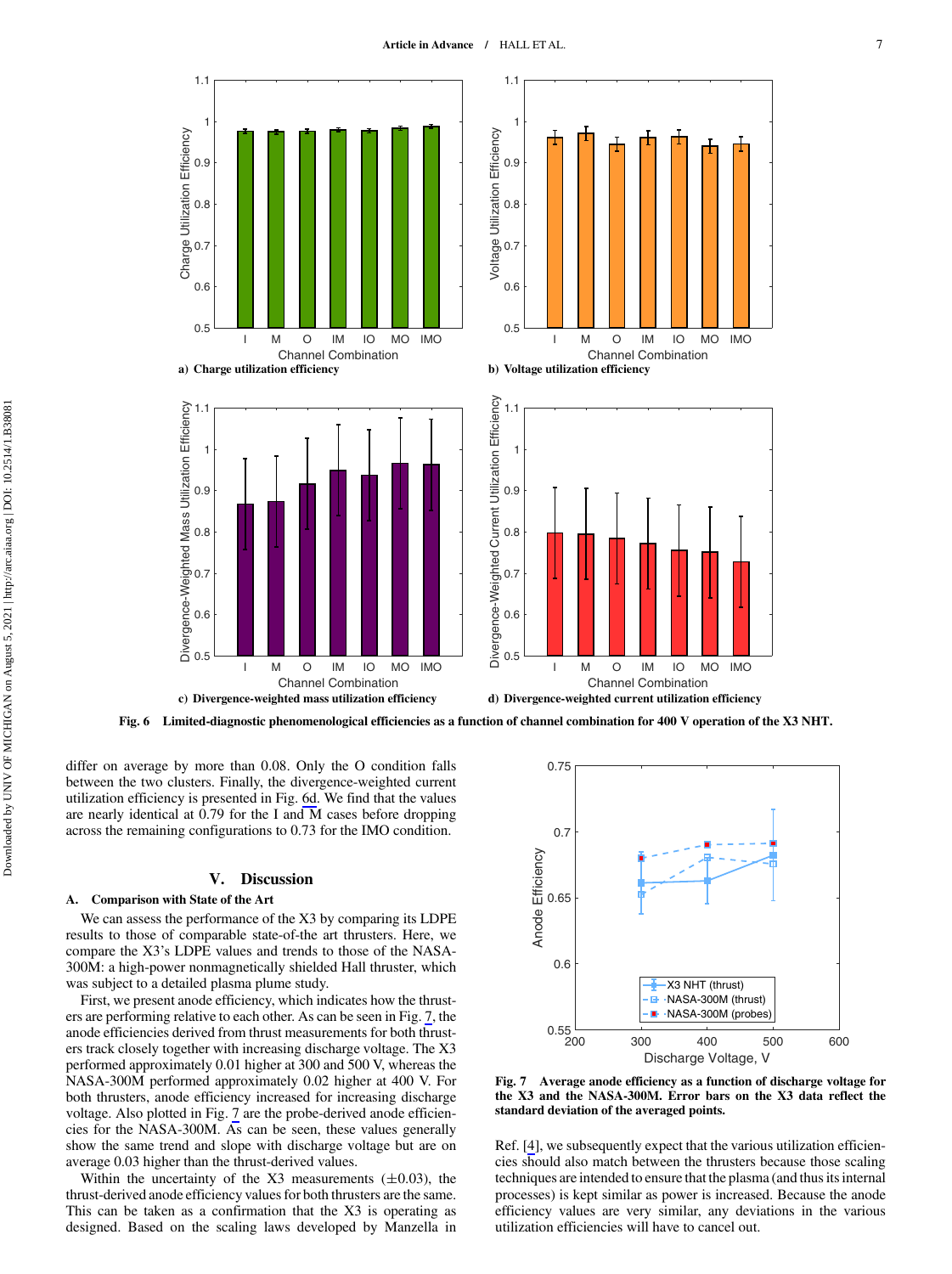<span id="page-7-0"></span>Next, we turn to the four LDPEs, which we plot for both thrusters in Fig. 8. For charge utilization efficiency, shown in Fig. 8a, results for both thrusters are nearly identical in magnitude and feature a similar negative slope with increasing discharge voltage. These values also match historical ones such as those reported by Hofer and Gallimore on the NASA-173M [[11\]](#page-12-0). The results indicate that the relative populations of charge states of xenon ions are similar between the thrusters at a fixed discharge voltage. The negative slope indicates that higher discharge voltages are producing more multiply charged xenon ions. Overall, this result indicates that the X3 is not producing significantly different populations of multiply charged ions than the NASA-300M.

Voltage utilization efficiency is plotted in Fig. 8b. Here, we find that the X3 marginally outperformed the NASA-300M by 0.005– 0.01 at each discharge voltage. However, the uncertainty of the X3 values were between  $\pm 0.01$  and  $\pm 0.02$ , making the values statistically the same to the NASA-300M values. The results demonstrate similar trends with increasing discharge voltage between the two thrusters. This is to be expected, as discussed earlier in this paper. The similarity between these data for the two thrusters indicates that they are accelerating ions (as well as coupling to their respective cathodes) with similar efficacy.

Figure 8c presents divergence-weighted mass utilization efficiency versus discharge voltage for both thrusters. Here, we find a more striking difference between the two thrusters. Although the two thrusters show a similar downward trend in  $\eta_{md}$  with increasing discharge voltage, the X3's average efficiencies are consistently between 0.035 and 0.05 lower than those of the NASA-300M. This

difference is not technically statistically significant because the  $\eta_{md}$ values for the X3 also carry an uncertainty of  $\pm 0.11$ , but the difference is still significantly larger than those observed on any other efficiency. This result initially seems at odds with the similarity in all other efficiencies between the two thrusters. However, if we return to the anode efficiencies in Fig. [7,](#page-6-0) we are reminded that the probe-calculated anode efficiency for the NASA-300M was higher than the thrust-calculated value. The NASA-300M's larger  $\eta_{md}$  is counteracted by the X3's slightly larger  $\eta_v$  to result in probecalculated anode efficiencies about 0.03 larger than the thrustcalculated ones for the NASA-300M. It is worth noting that the data for the NASA-300M produced surprisingly large values of  $\eta_m$ at times slightly in excess of unity. The uncertainties on the values for the NASA-300M were  $\pm 0.04$ . Thus, although the difference in magnitude appears large, the uncertainties of the two measurements overlap.

Finally, Fig. 8d shows divergence-weighted current utilization efficiency. Here, we find that once again the X3 and NASA-300M data track closely. Because of the nature of the calculation for  $\eta_{bd}$  for the X3, it features a rather large uncertainty of  $\pm 0.11$ , but the mean values are always within 0.02 between the two thrusters for a given discharge voltage. Both thrusters show an increase with increasing discharge voltage as well. This indicates that the thrusters are converting discharge current to beam current equally efficiently.

A final comparison to make to the NASA-300M is that of current fractions of charged species. The similarity in  $\eta_q$  between the two thrusters indicates that the relative populations should be similar as well, but it is still insightful to study trends in relative populations with  $V<sub>d</sub>$ .



Fig. 8 Limited-diagnostic phenomenological efficiencies as a function of discharge voltage for both the X3 NHT and the NASA-300M. Error bars on the X3 data reflect the standard deviation of the averaged points.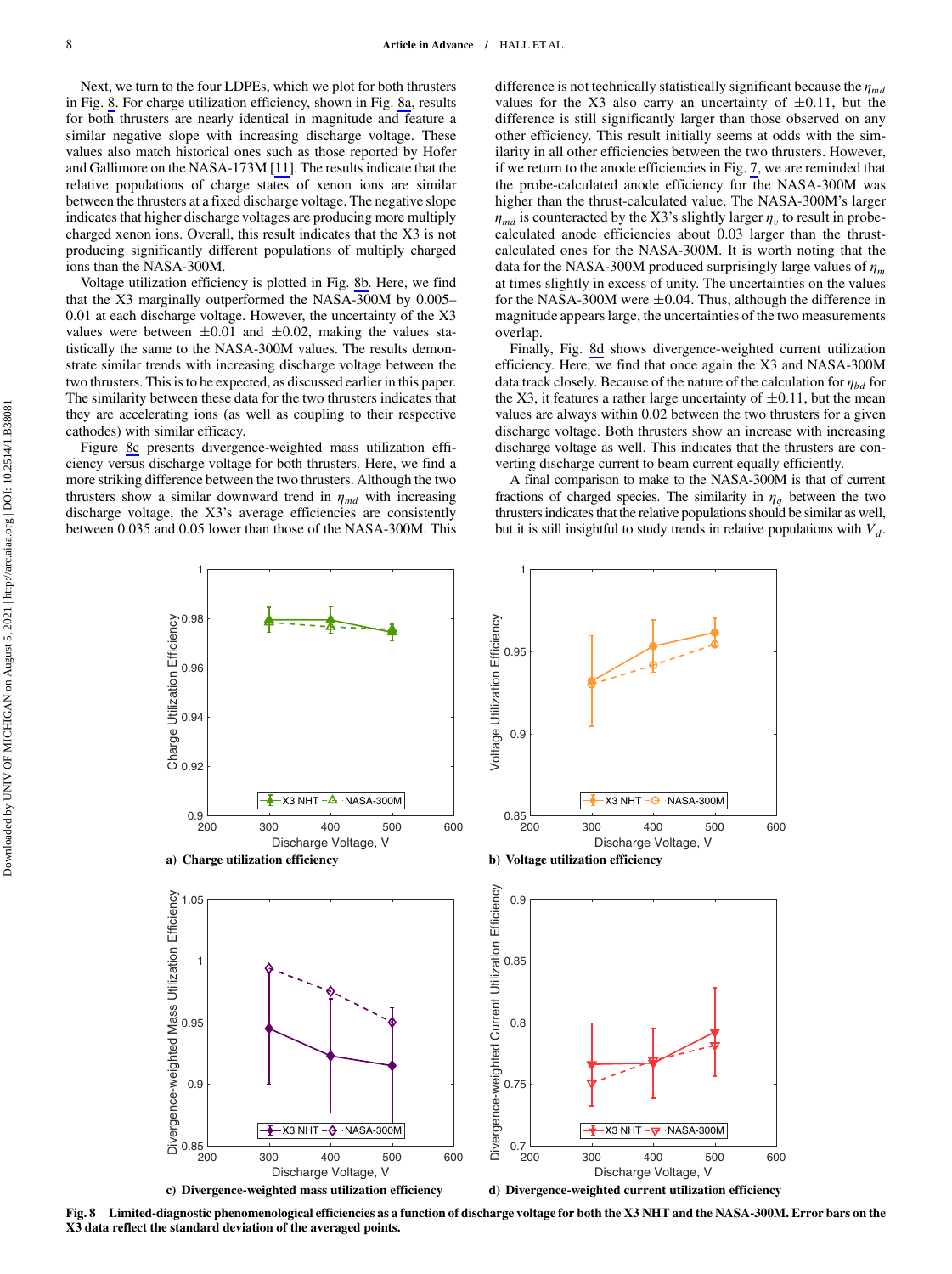These results for the X3 and the NASA-300M are plotted in Fig. 9. Here, error bars on the X3 data represent the statistical uncertainty in the current fractions. The NASA-300M results had very similar uncertainties, which are suppressed on the plot for clarity.

We find that the NASA-300M produced magnitudes and trends very similar to the X3, as shown with the dashed lines and open markers in Fig. 9. Work such as Hofer and Gallimore's in Ref. [\[11](#page-12-0)] has shown that, in general, Hall thrusters experience an increase in multiply charged species populations with increasing  $V_d$ . However, for the X3 (solid lines and markers in the figure), we find that the population of  $Xe^+$  actually increases from 0.755 at 300 V to 0.770 at 400 V before dropping to 0.712 at 500 V. This trend is mirrored in the  $Xe^{2+}$  current fraction, which decreases from 0.218 at 300 V to 0.195 at 400 V before increasing to 0.238 at 500 V. The  $Xe^{3+}$  population, which had an average current fraction less than 0.05 for all  $V<sub>d</sub>$ , rose monotonically with discharge voltage from 0.021 at 300 V to 0.038 at 500 V. The  $Xe^{4+}$  current fraction was typically less than 0.01, and is thus not reported here.

The trends in the current fractions of all three species were very similar, with a rise in  $Xe^+$  at 400 V and a decrease at 500 V, corresponding to a decrease in  $Xe^{2+}$  at 400 V and an increase at 500 V. The X3 and the NASA-300M produced nearly identical current fractions of  $Xe^+$  at 300 and 400 V; although at 500 V, the X3 decreased farther than the NASA-300M. However, the magnitudes of the  $Xe^{2+}$  and  $Xe^{3+}$  populations are different between the two thrusters: the X3 is producing more  $Xe^{2+}$  and less  $Xe^{3+}$  than the NASA-300M. The X3's average current fractions for  $Xe^{2+}$  are 0.043 to 0.078 larger in magnitude than the NASA-300M, which correspond to similar differences in the opposite direction for  $Xe^{3+}$ . This, in turn, explains the X3's slightly higher magnitudes of  $\eta_a$ , as shown in Fig. [8;](#page-7-0) higher charge states are responsible for more losses, and so by producing more ions in a lower charge state, the X3 is operating more efficiently than the NASA-300M. However, as the difference in  $\eta_a$  demonstrates, this is responsible for a very small difference in performance between the two thrusters.

Aside from some reservations about divergence-weighted mass utilization, the X3 has been found to have similar magnitudes and



Fig. 9 Average current fractions of  $Xe^+, Xe^{2+}$ , and  $Xe^{3+}$  for the X3 and the NASA-300M at three different discharge voltages.

trends for all utilization efficiencies. This suggests that the X3 is performing as it was designed to and that the thruster scaling laws used in the design of both thrusters serve to keep the plasma properties and processes similar for power levels from 20 to 100 kW and sizes ranging from approximately 300 to 800 mm in outside diameter. This also lends initial credence to the idea that the X3 does not suffer from any major changes in plasma properties and processes between single- and multichannel operations since the X3 average values here contained both types of operation and were not significantly different than the single-channel NASA-300M.

## B. Comparison of Channel Combinations

Next, we compare the channel combinations of the X3. By doing so, we can establish whether the various combinations also operate comparably to state of the art or if there is a difference between combination(s) that averages out to roughly state-of-the-art values. We do so here for the 400 V discharge voltage conditions.

The charge utilization efficiencies of each channel combination in Fig. [6](#page-6-0) suggest that the thruster is producing more singly charged xenon in the MO and IMO configurations. Indeed, if we plot the average current fractions of  $Xe^+$ ,  $Xe^{2+}$ , and  $Xe^{3+}$  as Fig. 10 shows, we find that the MO and IMO configurations are producing more singly charged xenon ions and fewer doubly charged ions. The populations of triply charged ions remain approximately the same and are a small portion of the beam population.

As noted earlier in this paper, the  $O$ ,  $MO$ , and  $IMO$  configurations produced values of  $\eta_v$  slightly lower than those of other conditions. One potential explanation for this is that the outer channel's lower efficiency occurs in both single- and multichannel operations, and thus brings down the average  $\eta_v$  for any condition that channel operates in. However, this would not explain the high  $\eta_v$  for the *IO* condition, which is on par with that for the I condition. Therefore, it is also possible that this is simply a product of magnetic field settings; further optimization of the field, especially for the multichannel conditions, may bring these values closer together.

Another possible explanation for the variation in  $\eta_v$  seen here is variations in either  $V_{cg}$ ,  $V_p$ , or both. These two potentials are combined in the cathode coupling voltage. The data for these conditions are plotted in Fig. [11.](#page-9-0) We find that there is variation of up to 4 V in  $V_{ce}$ among conditions and up to 5 V in  $V_p$  among conditions. The variation in  $V_{cg}$  is less systematic, but  $V_p$  for the O, MO, and IMO conditions is the highest of the set. However, the increase in  $V_p$  for these sets is not coupled with similar increases in the magnitude of  $V_{cg}$ , resulting in overall loss parameters that are no more than 1–2 V higher than the rest. One notable exception is the IM condition, which features small values of both  $V_p$  and  $V_{cg}$ , although this smaller loss parameter does not translate to a detectably larger  $\eta_v$ . The overall

I M O IM IO MO IMO Channel Combination  $\Omega$ 0.1 0.2 0.3 0.4 0.5 0.6 0.7 0.8 0.9 Current Fraction  $\Omega_{\mathsf{Xe+}}$  $\Omega_{\mathsf{Xe2+}}$  $\Omega_{\mathsf{Xe3+}}$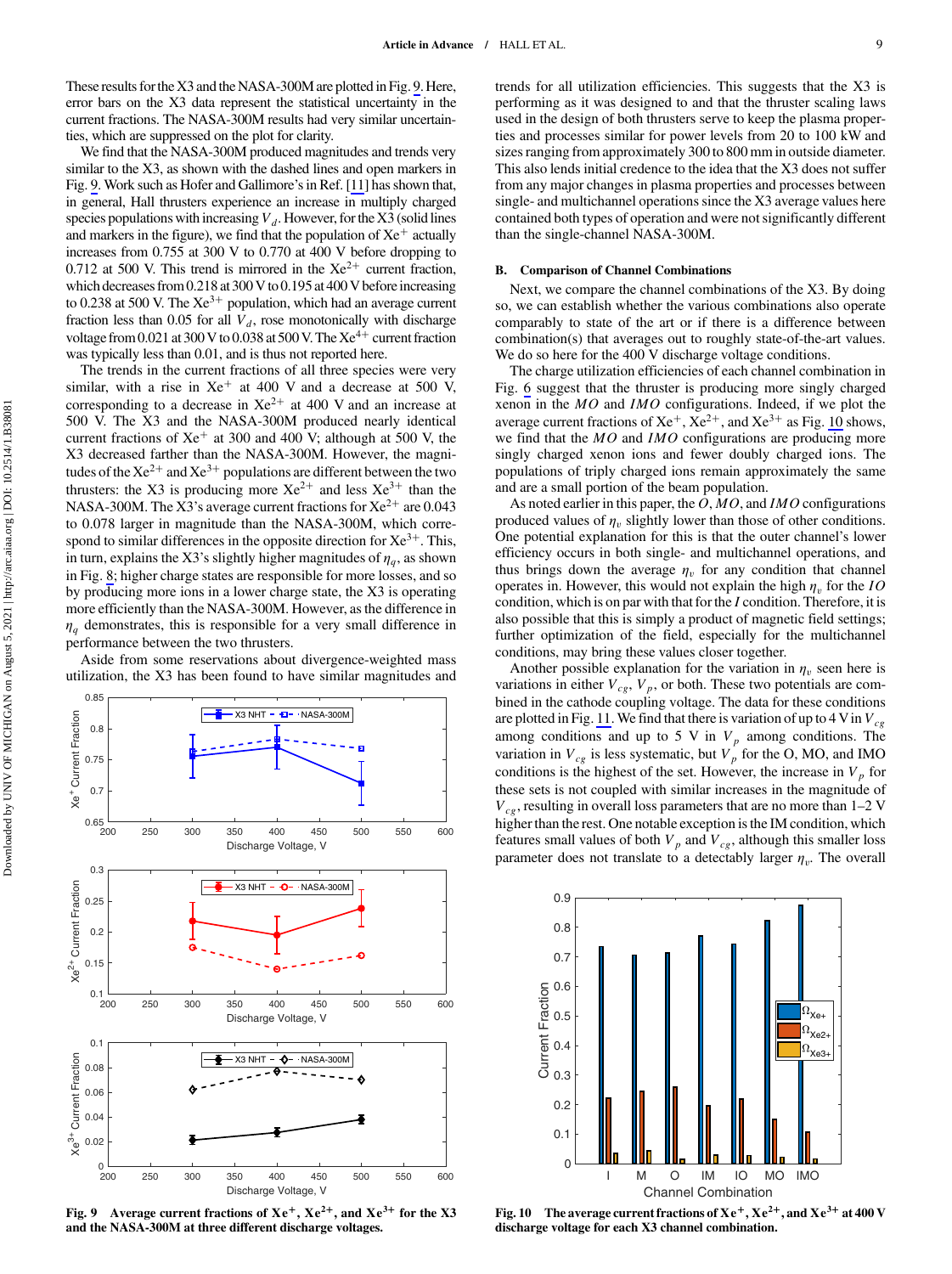<span id="page-9-0"></span>

Fig. 11 The average magnitudes of  $V_{cg}$  and  $V_p$  for each channel combination at 400 V discharge voltage.

variation in the loss parameter is approximately 5 V, which is just over 1% of the discharge voltage. These results indicate that the mechanism by which  $\eta_v$  is lowered for certain conditions is related to the effectiveness at accelerating ions through the available potential, and not in a difference in the available potential itself.

It is interesting to note that the channel combinations that included the outer channel had larger plasma potentials than the combinations that did not. The differences were relatively small and close to the measurement uncertainty, meaning that this may not be representative of a physical trend. However, modeling work done by Mikellides and Ortega of the X3 in the Jet Propulsion Laboratory's two-dimensional axisymmetric Hall thruster simulation code Hall2De suggested that the outer channel was likely to produce higher plasma potentials than the other two channels [\[30](#page-13-0)]. Although this difference is strongest near the thruster, at 3.5 thruster diameters downstream (the extent of the simulations), the simulations predicted a difference of over 10 V between the outer channel's plasma potential and that of the other two channels. Here, at approximately 10 thruster diameters downstream, we typically measured plasma potentials a few volts higher for conditions that included the outer channel. Mikellides and Ortega's modeling suggested that this phenomenon was ultimately due to the magnetic field in the near-plume region of the outer channel, which is distinctly stronger there than in the other two channels. This stronger magnetic field imposes a higher plasma resistivity, which in turn causes increased electron heating and a higher electron temperature. Through the electron pressure, these higher electron temperatures correlate with higher plasma potentials. Both the simulation and experimental results are preliminary, and near-field diagnostics are certainly necessary to verify this result. Nonetheless, the initial correlation between the simulations and the laboratory results is encouraging.

Finally, as noted earlier in this paper and shown in Fig. [6d](#page-6-0), divergence-weighted current utilization efficiency decreases when moving from single- to multichannel conditions. This decrease in  $\eta_{bd}$ , coupled with the trends in the other parameters (notably,  $\eta_{md}$ ), explains how the anode efficiency could be nearly invariant for all channel combinations. This result implies that either the divergence is getting larger for the multichannel conditions or there is an increase in electron current. However,  $\eta_{md}$  is also weighted by cos  $\theta$  but trends in the opposite direction. This implies that this observed change in  $\eta_{bd}$  is not due to a change in divergence angle but instead is due to changes in electron current.

# VI. Calculation of NHT Effects

# A. Theory

The thrust produced by a Hall thruster is a function of the actual or total mass flow rate being processed by the discharge, which is summed over all channels:

$$
T = u_e \sum_{i} \dot{m}_{\text{ch,act},i} \tag{15}
$$

where  $\dot{m}_{ch,i}$  is the total flow rate being processed by channel *i*. This flow rate has two major sources in Hall thruster ground testing:

$$
\dot{m}_{\text{ch},i} = \dot{m}_{a,i} + \dot{m}_{\text{ingest},i} \tag{16}
$$

where  $\dot{m}_{a,i}$  is the prescribed anode flow rate to channel i, and  $\dot{m}_{\text{ingest},i}$ is the flow rate ingested by that channel by separate mechanisms: for instance, by flux to the channel from a ground-test facility with finite background pressure. The discharge power of a Hall thruster is similarly dependent on the total flow rate being processed by the channel:

$$
P_d = \sum_{i} V_{d,i} I_{d,i} = \sum_{i} V_{d,i} \frac{e}{m_{\text{prop}}} \dot{m}_{\text{ch},i}
$$
(17)

where  $P_d$  is the discharge power,  $V_{d,i}$  and  $I_{d,i}$  are the discharge voltage and current of channel  $i, e$  is the elementary charge, and  $m<sub>prop</sub>$  is the propellant atomic mass. This is due to the fact that the discharge current is dictated by the total mass being processed by the discharge from all sources.

Both  $T$  and  $P_d$  are quantities that are measured in the laboratory. Thus, it is apparent that to properly calculate anode or total efficiency values, the proper mass flow rate to use is not simply  $\dot{m}_a$  but  $\dot{m}_{ch}$ , which takes into account the "free" propellant not accounted for by the anode mass flow rates alone. A correction must be made to the "laboratory" anode efficiency, which only uses the anode mass flow rates in the calculation, to account for this effect. We can rewrite the expression of anode efficiency as measured in the laboratory  $\eta_{a,lab}$  to accommodate this updated mass flow rate as

$$
\eta_{a,\text{corrected}} = (\eta_{a,\text{lab}}) \left( \frac{\dot{m}_a}{\dot{m}_{\text{ch}}} \right) \tag{18}
$$

We find that this correction factor is less than unity when there is additional propellant being ingested, which makes sense because the corrected anode efficiency value is now accounting for all propellant the thruster is processing.

#### 1. Test Facility Ingestion

Traditionally,  $\dot{m}_{\text{ingest}}$  due to facility ingestion  $\dot{m}_{\text{facility}}$  is calculated as the flux to the discharge channel using kinetic theory [[31](#page-13-0)–[33](#page-13-0)]:

$$
\dot{m}_{\text{facility}} = \Phi m_{\text{prop}} A_{\text{ingest}} = \sqrt{\frac{m_{\text{prop}}}{2\pi k_b T_g}} p_b A_{\text{ingest}}
$$
(19)

where  $\Phi$  is the particle flux,  $A_{\text{ingest}}$  is the ingestion area (here, this is the thruster discharge annular exit area),  $k_b$  is Boltzmann's constant,  $T_g$  is the gas temperature (typically taken as the anode temperature of around 500 K), and  $p<sub>b</sub>$  is the facility background pressure.

However, tests with multiple thrusters in multiple facilities have demonstrated that Eq. (19) does not fully account for the changes seen in thruster operation with changing facility background pressure [[32](#page-13-0),[33\]](#page-13-0). Recent works by Frieman et al. have demonstrated that the so-called thermal model, as Eq. (19) is referred to, is not accurate because it fails to account for the presence of bulk motion in the background gas typical of most EP test facilities [[34,35](#page-13-0)]. In place of the thermal model, Frieman et al. propose a model called the background flow model that captures these bulk motion effects. Frieman et al.'s work generalizes a model originally developed by Cai [[36\]](#page-13-0) to accommodate a variety of facility configurations. The model was validated against a variety of experimental data and generally showed significantly improved agreement over the thermal model results. The background flow model calculates an expected flux at the plane of the thruster based on facility factors such as the cryopump temperature, surface area, sticking coefficient, and location, as well as the facility cross section. The model also accounts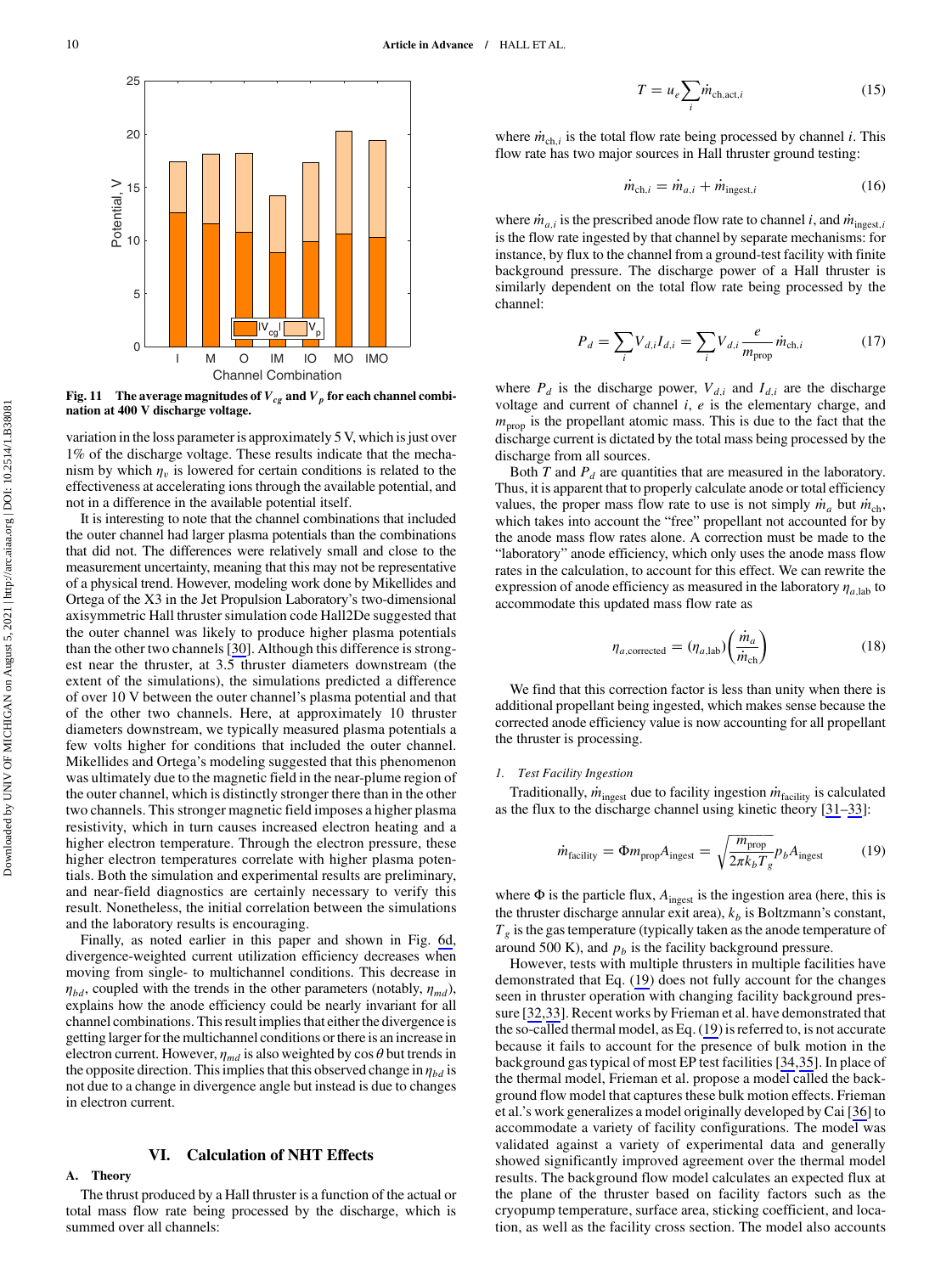for collisional scattering between the neutrals flowing toward the thruster and those flowing out of the thruster. From this expected flux, the ingested mass flow rate  $\dot{m}_{\text{facility}}$  is calculated. The mathematics of the model are left to the reader in Ref. [\[35](#page-13-0)].

We applied the background flow model here to calculate a more accurate value of  $\dot{m}_{\rm facility}$ . We used specific coefficients to represent VF-5 in the model. These values are based on the pump configuration (pump area, temperature, and location) of the facility [[34\]](#page-13-0). Using this value of  $\dot{m}_{\text{facility}}$  in Eq. ([18\)](#page-9-0), we find an expression for anode efficiency corrected for facility ingestion:

$$
\eta_{a,\text{facility}} = \eta_{a,\text{lab}} \frac{\dot{m}_a}{\dot{m}_a + \dot{m}_{\text{facility}}} = \eta_{a,\text{lab}} \eta_{\text{facility}} \tag{20}
$$

where we define the mass flow rate fraction as  $\eta_{\text{facility}}$ . This new efficiency term will be unity when no background gas is ingested and less than unity for cases with ingestion, thus correcting the anode efficiency to reflect the additional propellant mass.

#### 2. NHT Cross-Channel Ingestion

In addition to facility ingestion, each channel of a nested Hall thruster can ingest neutral gas from other operating channels of the thruster. This is a separate effect from facility ingestion because it will still exist in space and is not a byproduct of testing in a facility with finite pumping speed. In its most general form, this NHT ingestion term  $\dot{m}_{NHT}$  can be expressed as

$$
\dot{m}_{\text{NHT},i} = \sum_{j} \gamma_{ij} \dot{m}_{a,j} \tag{21}
$$

Each channel *i* ingests some amount of neutral flow from the other firing channels j. This ingestion from each channel is a function of that channel's flow rate  $\dot{m}_{a,j}$  and a geometry factor  $\gamma_{ij}$ , which itself is a function of the relative ingestion areas and proximity of channel  $j$  to channel  $i$ , as well as a weighting factor accounting for whether the channel is operating or simply flowing cold gas. The summation over  $j$  should also include the cathode, which is also a source of neutral particles. This is of increased importance on thrusters such as the X3 that feature external neutral injection at the cathode.

Thus, following the aforementioned development, we can expect a similar mass flow rate fraction relating the effect of the ingestion from other channels on the anode efficiency of the thruster. However, unlike the  $\eta_{facility}$  term, which should be removed from  $\eta_{a,lab}$  to correct for effects not seen on orbit, the effects due to propellant sharing between channels is an effect that will be seen on orbit, and thus does not need to be removed from the ground-test thruster efficiency analysis. However, we can still separate the value and calculate it as a separate efficiency term in the phenomenological model. In this manner, we find

$$
\eta_{a,\text{space}} = (\eta_{a,\text{lab}} \eta_{\text{facility}}) \left( \frac{\sum_{i} \dot{m}_{a,i} + \dot{m}_{\text{facility},i} + \dot{m}_{\text{NHT},i}}{\sum_{i} \dot{m}_{a,i} + \dot{m}_{\text{facility},i}} \right)
$$
  
=  $\eta_{a,\text{lab}} \eta_{\text{facility}} \eta_{\text{NHT}}$  (22)

where we find that  $\eta_{\text{NHT}}$ , as it is defined, increases the effective inspace anode efficiency  $\eta_{a,\text{space}}$  when the channels are ingesting from each other and is unity when there is no cross-channel neutral sharing.

Determining  $\dot{m}_{\text{NHT}}$  in the laboratory can be difficult because a number of competing phenomena are at work. The ideal way to do so would be to operate each of the channel combinations at a fixed facility background pressure and magnetic field, as well as observe how the ingestion (by way of changes in the discharge current) varies between cases for a given set of discharge voltages and currents. Variations could be made in cathode flow and channel flow separately to make quantitative assessments of  $\gamma_{ij}$  for each combination. However, this manner of highly controlled experiment may be difficult, especially for large thrusters where the background pressures vary considerably between conditions. It must be understood that a  $\eta_{NHT}$ 

value established for a set of channel combinations at fixed discharge voltage and current but for varying background pressure and magnetic field settings likely contains effects from multiple phenomena, not all of which are exclusive to NHTs. For instance, work has shown that the discharge current oscillation level varies with facility pressure [\[32](#page-13-0)] and that these levels are correlated with changes in thruster performance [\[37](#page-13-0)]. Changes in background pressure across conditions may cause a channel to change oscillation modes, and thus change performance, resulting in an anomalous value of  $\eta_{\text{NHT}}$  from an apparent difference in required propellant flow rate that is not a product of cross-channel ingestion. Background pressure has also been shown to shift the location of the acceleration region within the Hall thruster discharge channel, also resulting in a change in performance and operation of the thruster [\[38](#page-13-0)]. These effects are difficult enough to uncouple from one another for single-channel thrusters, and the addition of multiple channels interacting with one another only increases the complexity. However, a preliminary attempt can still be made to estimate the value of  $\eta_{\text{NHT}}$  from thruster performance data.

It is expected that  $\eta_{\text{facility}}$  will be roughly constant across all conditions, and thus represent a linear offset in the data. Indeed, in calculating  $\eta_{\text{facility}}$  using the background flow model, we find that the average value across all test conditions during the high-power campaign was 0.987 with a standard deviation of 0.001. This slight variation in values was likely due to the exact facility conditions for the day. Additionally, because this correction is not typically undertaken in the literature, comparison with other thrusters will be more complicated with this facility ingestion correction applied.

The thruster was not operated in the perfectly controlled manner discussed earlier in this paper, meaning that background pressurebased effects on thruster oscillation mode and acceleration region location are likely captured artificially in an  $\eta<sub>NHT</sub>$  calculation. Additionally, because this cross-channel ingestion will be present in space, and thus is a fundamental component of device operation, it should not be removed or corrected for. However, it is necessary to at least extract and study this factor to understand its role in thruster operation.

#### B. Procedure

The analysis of NHT cross-channel ingestion effects had three major steps: power correction, facility ingestion calculation and removal, and calculation of  $\eta_{\text{NHT}}$ . The various operating conditions of the X3 were not always perfectly power matched across a set (that is, target discharge currents and voltages were not always perfectly achieved). To facilitate more accurate calculations of  $\eta_{\text{NHT}}$ , we power corrected the flow rates of the thruster. This process was straightforward: we used the ratio of the discharge current to the anode mass flow rate  $(I_d/m)$  to predict the required flow rate at the target discharge current. Maximum corrections were 1.81 mg/s for the inner channel, 3.35 mg/s for the middle channel, and 2.84 mg/s for the outer channel, with average corrections much smaller (between 0.29 and 0.50 mg/s for all three channels). These corrections allow us to compare channel conditions as though they operated at exactly the same discharge power. Although the value of  $I_d/m$  was shown to change between conditions, these power corrections are small enough that we assume  $I_d/m$  is constant for the correction range for each condition.

Using these power-corrected flow rates  $\dot{m}_{pc}$ , we used Frieman et al.'s background flow model [[35\]](#page-13-0) to calculate the neutral ingestion to the thruster at each condition. These ingestion flow rates  $\dot{m}_{\rm facility}$  were then subtracted from the  $\dot{m}_{pc}$  values to isolate the "spacelike" flow rates. Using these flow rates, we calculated the apparent ingestion due to NHT effects. At a given set of configurations at a given operating condition (discharge voltage and current density), we compared multichannel flow rates to the sum of their constituent single-channel flow rates. Following Eq. (22), we use the difference in these flow rates to calculate  $\eta_{\text{NHT}}$  for each condition.

If ingestion of vacuum facility neutrals was the only mechanism of ingestion, the two flow rates should match, and  $\eta_{\text{NHT}}$  should be equal to unity. If the multichannel flow rates are larger than the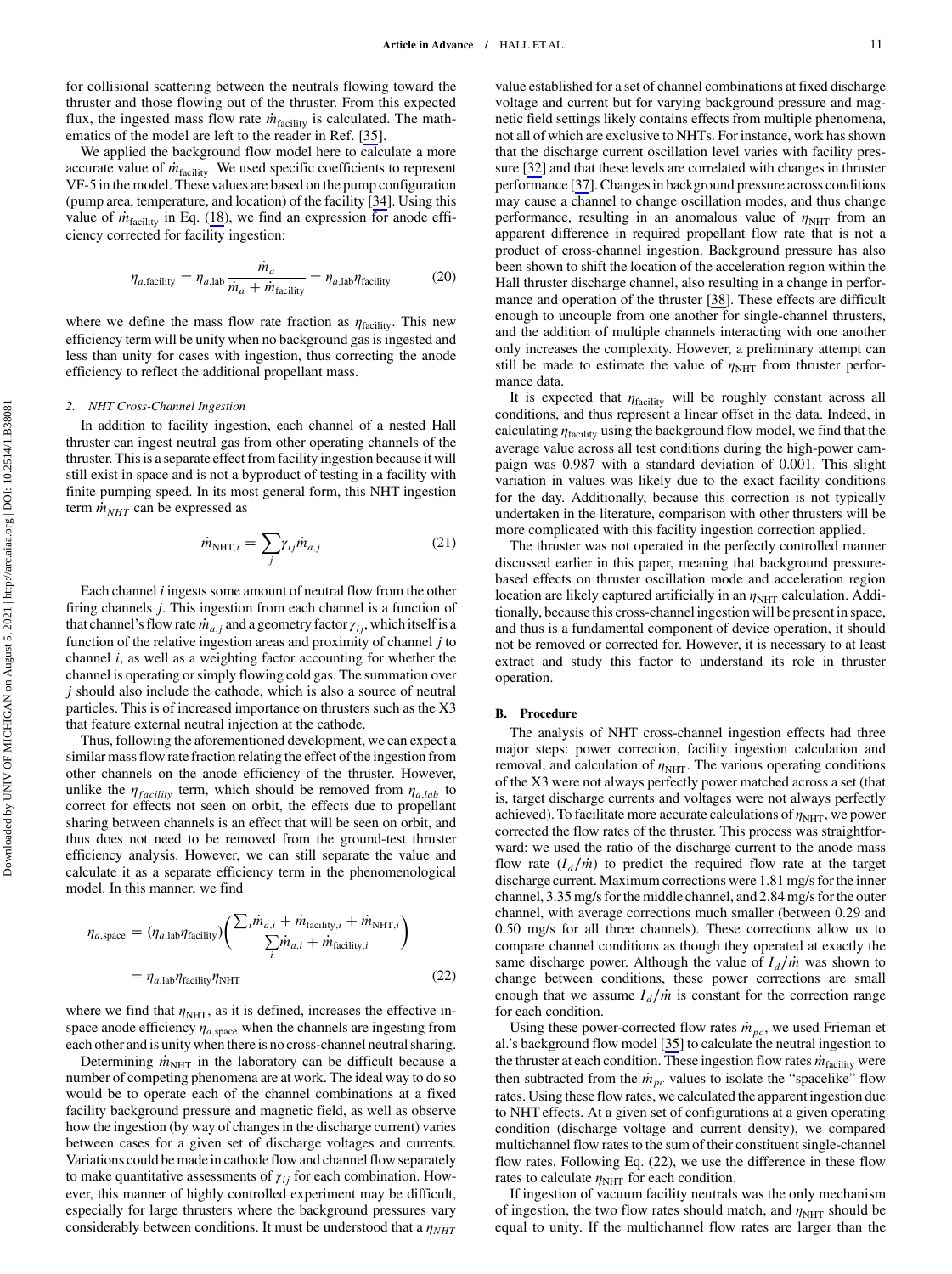single-channel values, it indicates that there is a loss mechanism at play during multichannel operation that is requiring more propellant for the same discharge power. This would result in values of  $\eta_{\text{NHT}}$  less than unity. Finally, if the predicted result is true (that propellant is being ingested between channels in multichannel operation), then  $\eta_{\text{NHT}}$  should be greater than unity.

#### C. Results

Indeed, we find that for all multichannel conditions,  $\eta_{\text{NHT}}$  is greater than unity. Table 1 presents values for all multichannel operating conditions tested. We found that  $\eta_{\text{NHT}}$  varied between a minimum of 1.016 and a maximum of 1.128. We found that the various multichannel combinations demonstrated very similar average values of  $\eta_{\text{NHT}}$ , with the IO condition producing slightly smaller values than the others. Of all the multichannel combinations, IO is the only one where the firing channels are not directly adjacent to each other. We expect that  $\eta_{\text{NHT}}$  and the cross-channel ingestion is a local process, and the significant increase in distance between the channels in the IO configuration (over double that of adjacent channels) likely results in less neutral ingestion. This is reflected in these values, and it provides a hint at the difference in the  $\gamma_{ij}$  geometry factors for the channels that are farther apart.

The mass flow rates involved in the calculation of  $\eta_{\text{NHT}}$  are significantly larger than those ingested from the facility. For the 400 V,  $1.0j_{\text{ref}}$  condition, for example, the background flow model predicts the thruster is ingesting 1.2 mg/s for the IMO condition, yet the total difference in flow rates between that condition and the sum of the I, M, and O conditions (with their respective facility ingestion subtracted) is 7.5 mg/s. Ingestion of the facility neutrals accounts for only 16% of this flow rate deficit.

These results also have an important effect on the phenomenological efficiency analysis performed in the preceding section. Figure [6](#page-6-0) showed that the divergence-weighted mass utilization efficiency of the multichannel configurations was notably higher than for the single-channel configurations. When we correct these values by removing  $\eta_{\text{NHT}}$ , we find that  $\eta_{md}$  for these conditions is much more alike across all channel combinations. These results are presented in Fig. 12. Whereas the uncorrected values varied by between 0.08 and 0.10 between the single channel and multichannel, with the NHT correction, variation is between 0.04 and 0.06.

As discussed earlier in this paper, the  $\eta_{\text{NHT}}$  effect will be present in space because it is related to ingestion of neutrals emanating from the device itself, and not those remaining due to finite facility pumping speed. However, calculation of  $\eta_a$  here incorporates these  $\eta_{\text{NHT}} > 1$ values. That is, the  $\eta_a$  values for multichannel operation are inflated by  $\eta_{\text{NHT}}$ . This must be kept in mind when comparing results with state-of-the-art single-channel thrusters.

Further work is needed to fully characterize this effect on the performance of the X3 and NHTs in general. Although the X3's performance appeared comparable to other high-power Hall thrusters, the present calculation indicates that a portion of the  $\eta_a$  value was likely due to NHT effects. This implies that the X3 may not be operating as efficiently as state-of-the-art single-channel thrusters in multichannel modes once these effects are controlled for. Our calculated  $\eta_{\text{NHT}}$  values indicate that the X3 and other NHTs should

Table 1 Values of  $\eta_{\text{NHT}}$  for various X3 operating conditions

| $V_d$ , V |                     | ΙM    | 10    | MО    | IMO   |
|-----------|---------------------|-------|-------|-------|-------|
| 300       | $0.63j_{ref}$       | 1.016 | 1.057 | 1.070 | 1.095 |
| 300       | $1.0j_{ref}$        | 1.060 | 1.026 | 1.023 | 1.030 |
| 400       | $0.63j_{ref}$       |       | 1.052 | 1.048 | 1.062 |
| 400       | 1.0 <sub>lref</sub> | 1.051 | 1.035 | 1.034 | 1.040 |
| 500       | $0.63j_{ref}$       | 1.070 | 1.031 | 1.128 | 1.056 |
| 500       | 1.0 <sub>lref</sub> | 1.057 | 1.030 | 1.029 | 1.041 |
| Average   |                     | 1.051 | 1.039 | 1.055 | 1.054 |
|           | Standard            | 0.020 | 0.013 | 0.039 | 0.023 |
|           | deviation           |       |       |       |       |



Fig. 12 Divergence-weighted mass utilization efficiency, corrected for NHT ingestion effects, plotted as a function of channel combination for 400 V operation.

be capable of operation at anode efficiencies as much as 0.05 above the state of the art when operating multiple channels. At a minimum, further magnetic field optimization is needed for multichannel operation of the X3, and it is entirely likely that a more detailed study of the fields would increase thruster performance.

## D. Analysis Limitations

This experiment was not designed with measuring  $\eta_{\text{NHT}}$  as a primary goal; as such, the calculations done earlier in this paper are notional at best. As discussed, there are likely a number of thruster behavior differences being captured in the  $\eta_{\text{NHT}}$  term; and it is unclear from this test how many of those effects will be present in space. A more detailed experiment, where parameters are properly controlled with the express purpose of studying this effect, will help differentiate between ground-test facility effects and those inherent to the NHT geometry. The values reported here should be taken as maximums because they likely capture other effects as well. It is also likely that the plume structure, and thus the ingestion mechanism, may change with decreasing facility background pressure, further changing how the effects actually appear in space.

# VII. Conclusions

Using a fixed far-field plasma diagnostic array consisting of a Wien filter spectrometer, a retarding potential analyzer, and a planar Langmuir probe, the phenomenological efficiency breakdown of the X3 NHT operating across total powers of 5–102 kW was studied. Results indicated that, on average, the X3 NHT was operating in a similar fashion to the NASA-300M, which is a 20-kW-class singlechannel Hall thruster designed using similar scaling principles. The X3 NHT produced similar quantities and trends with increasing discharge voltage in charge utilization efficiency, voltage utilization efficiency, and divergence-weighted current utilization efficiency. The trend was very similar between the two thrusters for divergence-weighted mass utilization efficiency, but the values for the X3 NHT were, on average, 0.05 lower than for the NASA-300M. Additionally, we showed that the average current fractions of  $Xe^+$ ,  $Xe^{2+}$ , and  $Xe^{3+}$  were similar between the two thrusters and demonstrated similar trends with increasing discharge voltage. The results indicated that the X3 NHT was producing slightly more  $Xe^{2+}$  and less  $Xe^{3+}$  than the NASA-300M, but these differences in population were not enough to cause a noticeable difference in charge utilization efficiency between the two thrusters.

We also compared the phenomenological efficiency results between the various channel combinations of the X3 NHT for 400 V operation to study the potential differences in operation between these combinations. The anode efficiency and all four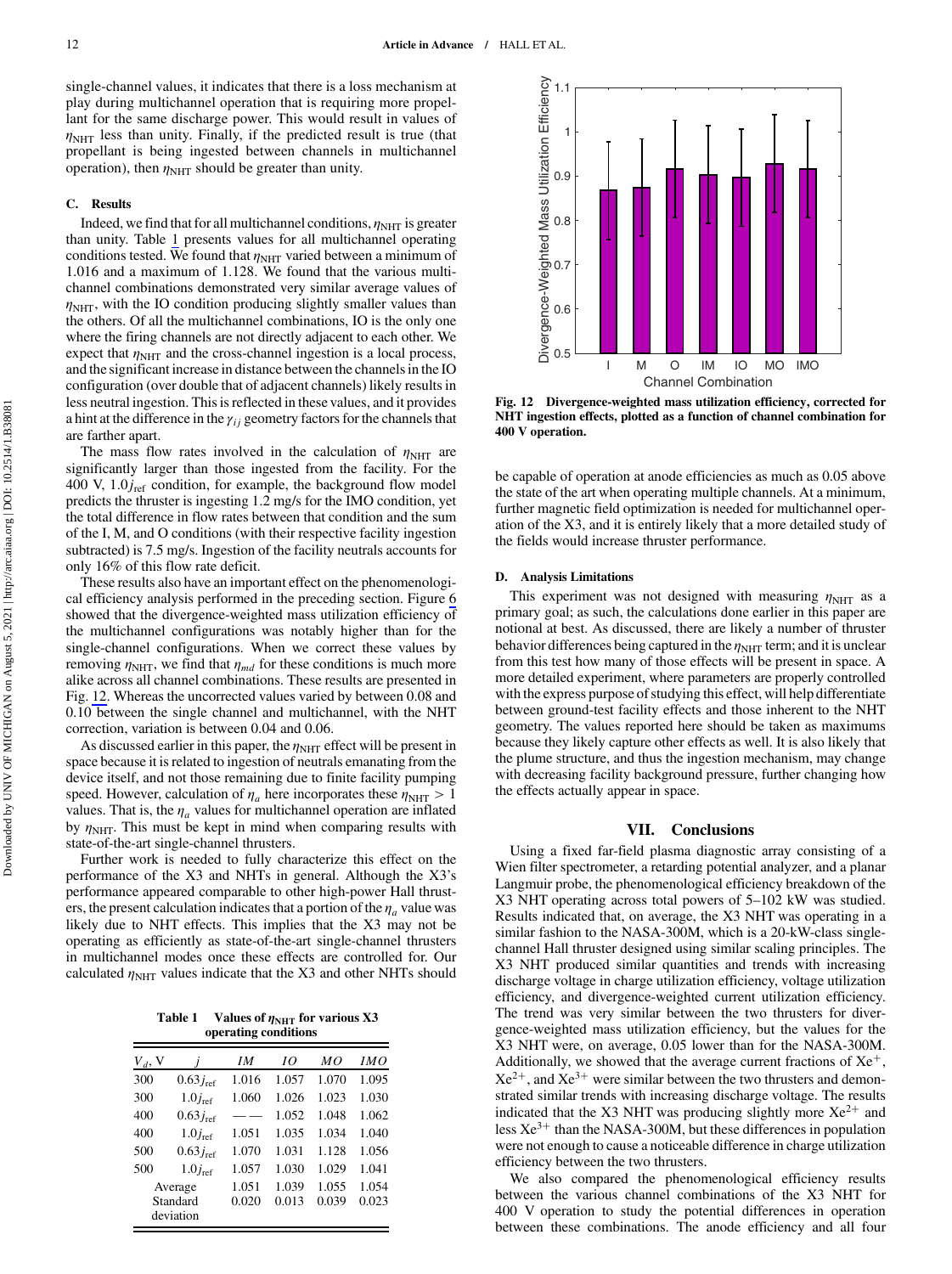<span id="page-12-0"></span>LDPEs were within their respective uncertainties for all channel combinations. However, the two divergence-weighted quantities (mass and current utilization efficiency) showed variation with channel combination that was larger than those seen for anode, charge utilization, and voltage utilization efficiency. (The uncertainty was larger for the divergence-weighted quantities because of the way they were calculated). Divergence-weighted current utilization efficiency appeared to decrease from about 0.8  $(\pm 0.11)$  for the I condition to  $0.75$  ( $\pm$ 0.11) for the IMO condition, and divergence-weighted mass utilization efficiency increased from 0.86 ( $\pm$ 0.11) to 0.95 ( $\pm$ 0.11) between the same.

Finally, the effect that cross-channel ingestion between simultaneously firing channels of the X3 NHT was calculated. This is a phenomenon that will contribute to an increase in efficiency of the thruster by allowing the discharge channels to use un-ionized propellant from other channels to create thrust. However, unlike the ingestion of background gas from ground-test facilities [\[35](#page-13-0)], these NHT effects will be present, in some form, in space. The current calculations, which offer a preliminary look at the potential impact of these effects, showed that multichannel operating conditions appeared to be ingesting enough gas from adjacent channels to account for approximately a 5% increase in efficiency (corresponding in an increase in total thruster efficiency of approximately 0.03). For the IO condition, where the channels are separated by the nonfiring middle channel, the effect was, on average, approximately 1% lower than for the other conditions where channels were directly adjacent. These calculations were preliminary due to this characterization effort being primarily focused on other aspects of thruster operation. However, they indicate that this cross-channel ingestion has the potential to allow NHTs to operate at higher total efficiencies than single-channel thrusters. A more detailed study of the phenomenon is necessary to better understand the physics of the effect and how to capitalize on it.

Overall, it has been demonstrated that in both single- and multichannel operations, the X3 NHT produces thruster efficiencies similar to a state-of-the-art single-channel thruster: the NASA-300M. Furthermore, when the thruster efficiency is broken into phenomenological efficiencies based on plasma plume measurements, the results are also similar in magnitude and trend to those from the NASA-300M. These results suggest that nesting the channels of Hall thrusters does not fundamentally alter their operation, providing promising results for their continued development and eventual application to high-power space missions.

#### Acknowledgments

At the time of this work, Scott J. Hall was supported by a NASA Space Technology Research Fellowship under grant number NNX14AL67H. A portion of the work described here was performed as a part of NASA's Next Space Technologies for Exploration Partnerships (NextSTEP) program under grant number NNH16CP17C. The plasma diagnostics in this experiment were funded by a Michigan Institute of Plasma Science and Engineering Graduate Student Fellowship. The authors gratefully acknowledge Joshua M.Woods of the University of Michigan for assistance with the plasma diagnostics. The authors would like to acknowledge a number of personnel at NASA Glenn Research Center who contributed to this work, including Eric Pencil, Luis Piñero, Chad Joppeck, Taylor Varouh, Nick Lalli, Richard Senyitko, Jim Zakany, Jim Szelagowski, Kevin Blake, Josh Gibson, Larry Hambley, George Jacynycz, and Dave Yendriga. Finally, the authors gratefully acknowledge Dan M. Goebel of NASA's Jet Propulsion Laboratory for developing and providing the cathode used in this experiment, as well as for his technical insight.

#### References

[1] Hofer, R. R., and Randolph, T. M., "Mass and Cost Model for Selecting Thruster Size in Electric Propulsion Systems," Journal of Propulsion and Power, Vol. 29, No. 1, 2013, pp. 166–177. <https://doi.org/10.2514/1.B34525>

- [2] Hall, S. J., "Characterization of a 100-kW Class Nested-Channel Hall Thruster," Ph.D. Dissertation, Univ. of Michigan, Ann Arbor, MI, 2018.
- [3] Goebel, D. M., and Katz, I., Fundamentals of Electric Propulsion: Ion and Hall Thrusters, Wiley, Hoboken, NJ, 2008.
- [4] Manzella, D., "Scaling Hall Thrusters to High Power," Ph.D. Dissertation, Stanford Univ., Stanford, CA, 2005.
- [5] Dannenmayer, K., and Mazouffre, S., "Elementary Scaling Relations for Hall Effect Thrusters," Journal of Propulsion and Power, Vol. 27, No. 1, 2011, pp. 236–245. <https://doi.org/10.2514/1.48382>
- [6] Szabo, J., Pote, B., Hruby, V., Byrne, L., Tedrake, R., Kolencik, G., Kamhawi, H., and Haag, T. W., "A Commercial One Newton Hall Effect Thruster for High Power In-Space Missions," 47th AIAA/ASME/SAE/ ASEE Joint Propulsion Conference, AIAA Paper 2011-6152, 2011. <https://doi.org/10.2514/6.2011-6152>
- [7] Liang, R., "The Combination of Two Concentric Discharge Channels into a Nested Hall-Effect Thruster," Ph.D. Dissertation, Univ. of Michigan, Ann Arbor, MI, 2013.
- [8] Hall, S. J., Jorns, B. A., Cusson, S. E., Gallimore, A. D., Kamhawi, H., Peterson, P. Y., Haag, T. W., Mackey, J. A., Baird, M. J., and Gilland, J. H., "Performance and High-Speed Characterization of a 100-kW Nested Hall Thruster," Journal of Propulsion and Power (to be published).
- [9] Kim, V., "Main Physical Features and Processes Determining the Performance of Stationary Plasma Thrusters," Journal of Propulsion and Power, Vol. 14, No. 5, 1998, pp. 736–743. <https://doi.org/10.2514/2.5335>
- [10] Hofer, R. R., "Development and Characterization of High-Efficiency, High-Specific Impulse Xenon Hall Thrusters," Ph.D. Dissertation, Univ. of Michigan, Ann Arbor, MI, 2004.
- [11] Hofer, R. R., and Gallimore, A. D., "High-Specific Impulse Hall Thrusters, Part 2: Efficiency Analysis," Journal of Propulsion and Power, Vol. 22, No. 4, 2006, pp. 732–740. <https://doi.org/10.2514/1.15954>
- [12] Brown, D. L., Larson, C. W., Beal, B. E., and Gallimore, A. D., "Methodology and Historical Perspective of a Hall Thruster Efficiency Analysis," Journal of Propulsion and Power, Vol. 25, No. 6, 2009, pp. 1163–1177. <https://doi.org/10.2514/1.38092>
- [13] Shastry, R., Hofer, R. R., Reid, B. M., and Gallimore, A. D., "Method for Analyzing ExB Probe Spectra from Hall Thruster Plumes," Review of Scientific Instruments, Vol. 80, No. 6, 2009, Paper 063502. <https://doi.org/10.1063/1.3152218>
- [14] Hofer, R. R., Jankovsky, R. S., and Gallimore, A. D., "High-specific Impulse Hall Thrusters, Part 1: Influence of Current Density and Magnetic Field," Journal of Propulsion and Power, Vol. 22, No. 4, 2006, pp. 721–731. <https://doi.org/10.2514/1.15952>
- [15] Brown, D. L., "Investigation of Low Discharge Voltage Hall Thruster Characteristics and Evaluation of Loss Mechanisms," Ph.D. Dissertation, Univ. of Michigan, Ann Arbor, MI, 2009.
- [16] Reid, B. M., "The Influence of Neutral Flow Rate in the Operation of Hall Thrusters," Ph.D. Dissertation, Univ. of Michigan, Ann Arbor, MI, 2009.
- [17] Huang, W., Shastry, R., Soulas, G. C., and Kamhawi, H., "Farfield Plume Measurement and Analysis on the NASA-300M and NASA-300 MS," 33rd International Electric Propulsion Conference, Electric Rocket Propulsion Soc. Paper IEPC-2013-057, Fairview Park, OH, 2013.
- [18] Chu, E., Goebel, D. M., and Wirz, R. E., "Reduction of Energetic Ion Production in Hollow Cathodes by External Gas Injection," Journal of Propulsion and Power, Vol. 29, No. 5, 2013, pp. 1155–1163. <https://doi.org/10.2514/1.B34799>
- [19] Goebel, D. M., and Chu, E., "High-Current Lanthanum Hexaboride Hollow Cathode for High-Power Hall Thrusters," Journal of Propulsion and Power, Vol. 30, No. 1, 2014, pp. 35–40. <https://doi.org/10.2514/1.B34870>
- [20] Hall, S. J., Jorns, B. A., Gallimore, A. D., and Goebel, D. M., "Operation of a High-Power Nested Hall Thruster with Reduced Cathode Flow Fraction," Journal of Propulsion and Power, Vol. 36, No. 6, Nov. 2020, pp. 912–919.
- [21] Dankanich, J. W., Walker, M., Swiatek, M. W., and Yim, J. T., "Recommended Practice for Pressure Measurement and Calculation of Effective Pumping Speed in Electric Propulsion Testing," Journal of Propulsion and Power, Vol. 33, No. 3, 2017, pp. 668–680. <https://doi.org/10.2514/1.B35478>
- [22] Haag, T. W., "Thrust Stand for High-Powered Electric Propulsion Devices," Review of Scientific Instruments, Vol. 62, No. 5, 1991, pp. 1186–1191. <https://doi.org/10.1063/1.1141998>